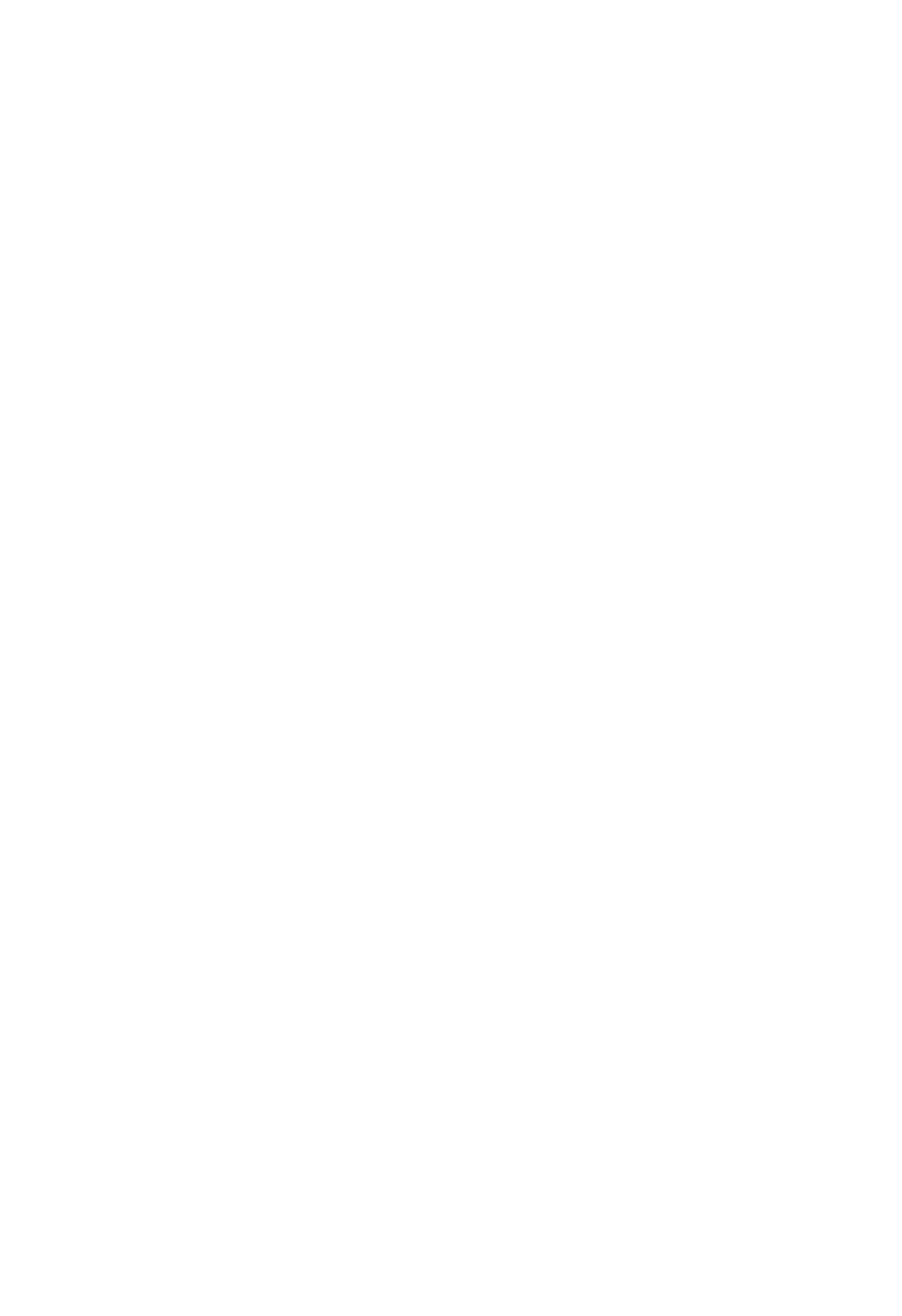## REBIRTH

## CHLOE BEAR & GREG BEAR

For a moment after Riser awoke, he thought he might be in the land of the dead. Everything was dark and cold and he could not move. Tiny lights winked on one by one, encircling his field of vision. Then an invisible hand loosened its grip and he could move his arms.

He sat up, bumped his head, tensed all over, then lay back again. This made him flick the whites of his eyelids and growl a threat way back in his throat. But nobody could hear him. He was lying alone in an enclosed bed. Lifting himself up a bit, through the hard, clear canopy he could see hundreds of other beds in rows, and around them, a great long chamber, cold and blue and dark. What he could see confirmed that these hard prison-beds were occupied by other hamanush and chamanush.

Still asleep, whereas Riser was awake.

Slowly, reaching where he could to scratch, checking out skin and fur and ribs and upper legs, he remembered where he was: in the belly of a Forerunner sky boat.

Forerunners took us from the great Ark... said it was the only way to save us. To save everything.

 "How do you feel?" a voice asked. He jerked, then looked to his left and saw a female Forerunner. She bore some resemblance to the Lifeshaper who came in dreams, but she was not that one; no one else could be the Lady.

The canopy of the bed opened. Riser climbed out slowly, with great dignity. This was serious. He had to show strength and calm; he had to be careful.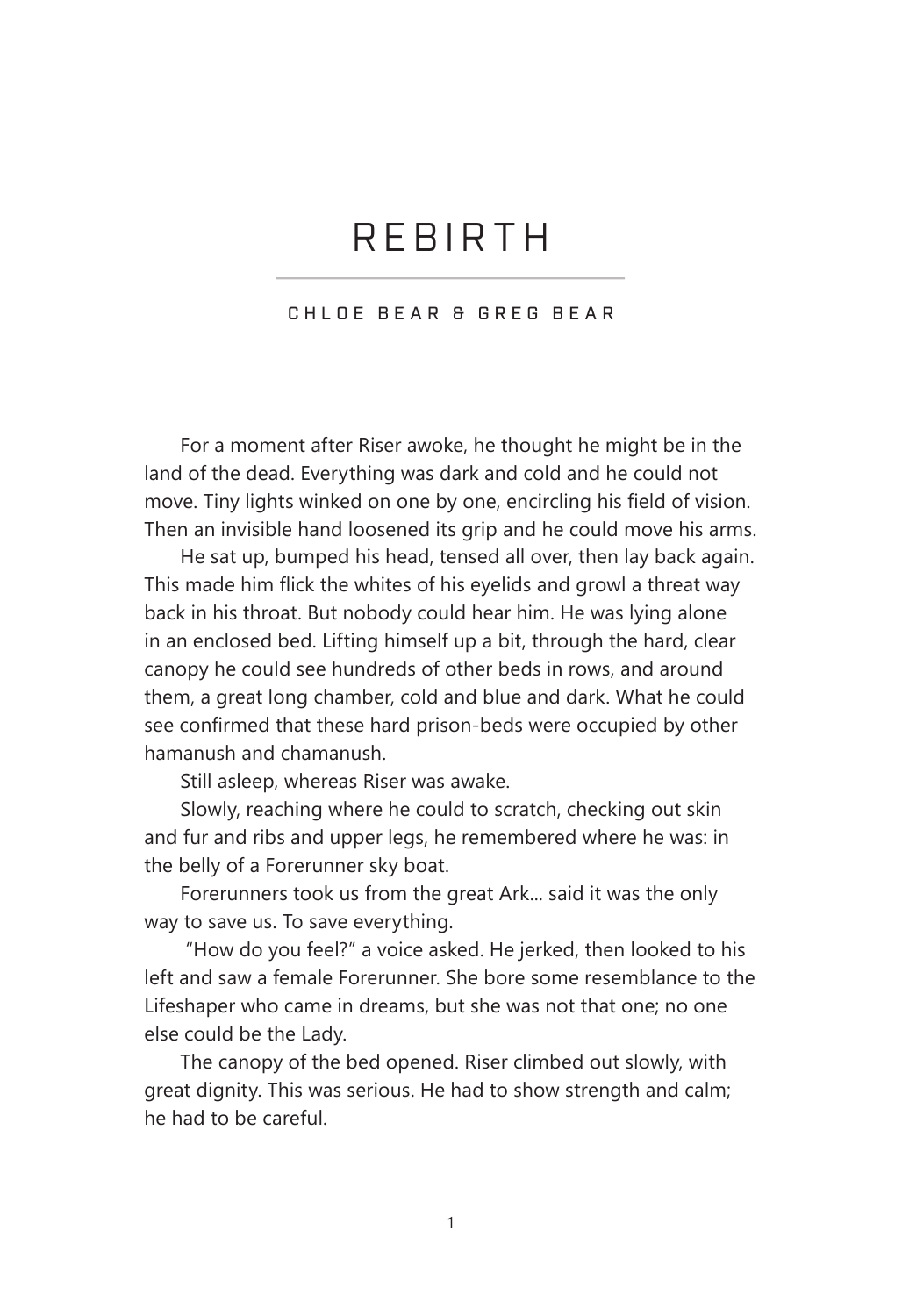Like all Forerunners, this female was much taller than the little Florian, taller by several hand-spans than any human. Her armor was decorated with silvery tassels that twisted and sparkled at her slightest move. Shimmering like rain over a camp fire, she reached out to him. He drew back, but she was quick. From her hand flowed a bright, pulsing, liquid jewel-pattern. She manipulated this radiance with the sixth finger of her other hand.

Riser looked around, eyelids flicking, but saw no way to escape. Establishing this as a fact, he decided it might be time to learn why he was alive, why all these humans were alive. Who was here, and who was not. There had been the garden, the reunion...

The separation.

The pain. Everything in pain!

But enough of that.

He stretched his joints and rubbed his arms. His fur was clean, too clean. They had done things to him. The Forerunner watched him closely. He did not like the scrutiny of larger animals.

"Stiff," he complained in a measured, testing tone. Threats and bluster were useless here, he could see that.

"The stiffness is to be expected," the Forerunner said, speaking his language as if born to it. Riser's fear grew. He did not want Forerunners to pay attention to him again. He wanted to leave. The chamber reminded him of the ghost-gallery on the Halo--too cold, too clean. No smell. The fur on his arms bristled and he backed away from the tall female until his feet came to the edge of a platform.

The Forerunner drew in closer. From what little he understood of Forerunner expressions, she appeared concerned. Perhaps she meant to be kind. He did not trust any of that, not yet. He knew all too well what Forerunners were capable of. They had once reduced humans to near-extinction. What cruel fate might they bring this time?

"You are Riser," she said. The radiance flowed up and around him. His body was soothed, but his mind recoiled. This was the name his friends used, but he had not given her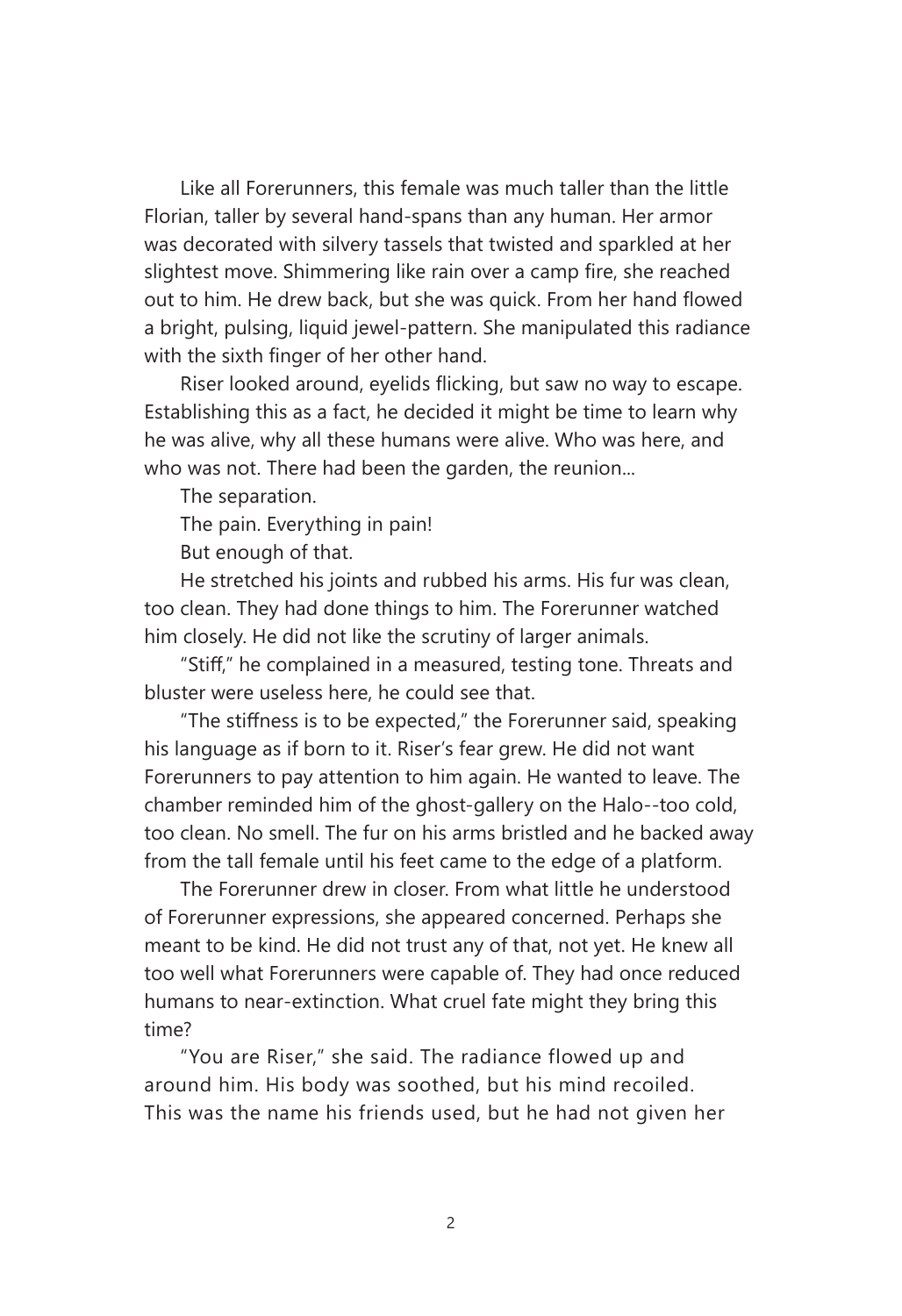permission. "I have sad news, Riser. We have saved only a few of your kind. Chamanush."

She did not use that word properly, if most of his kind were now dead, or lost, or away from any spiritual center. Names had to change to reflect such loss. If so many of his people were dead, their name would now be k'chamanush.

So the Forerunner female did not know everything. Chakas would have understood; any human on Erde-Tyrene would have known how to voice respect for those now gone. But how far away gone? Too far to reach?

If he died on this sky boat, would he ever find the dead again? He shrugged out his arms. "We were never many," he said, looking around with a squint. "How many now?"

At the female's direction, the chamber's lights glowed brighter. He saw that other Forerunners were examining the sleepers, mostly bigger humans. He tried to count, but they, too, were not many. And these Forerunners were all Lifeworkers.

There were no fighters--none like the Didact.

So few of anybody!

"How many are left of your people?" Riser asked in a low voice, not sure what he wanted to hear. She did not tell him that. Perhaps the truth was not good for her, perhaps she did not know.

"My name is Growth-Through-Trial-of-Change," she said. "The one known as Riser... may call me Trial."

Now at least she was trying to follow the forms. He pursed his lips. "Trial," he said, managing that name well enough. He raised his right hand, then held out his fingers for her touch. She smiled. That she could smile struck him as odd. He never saw the Lady smile, not in his dreams. The Didact had never smiled. Bornstellar, however, had been capable of a kind of twitch of the lips.

This one, Trial, might be young, then, like Bornstellar. She might not know much, but she was apparently in charge.

After some hesitation, she cautiously extended her fingers to brush his own. With a grimace and clack of teeth, he grabbed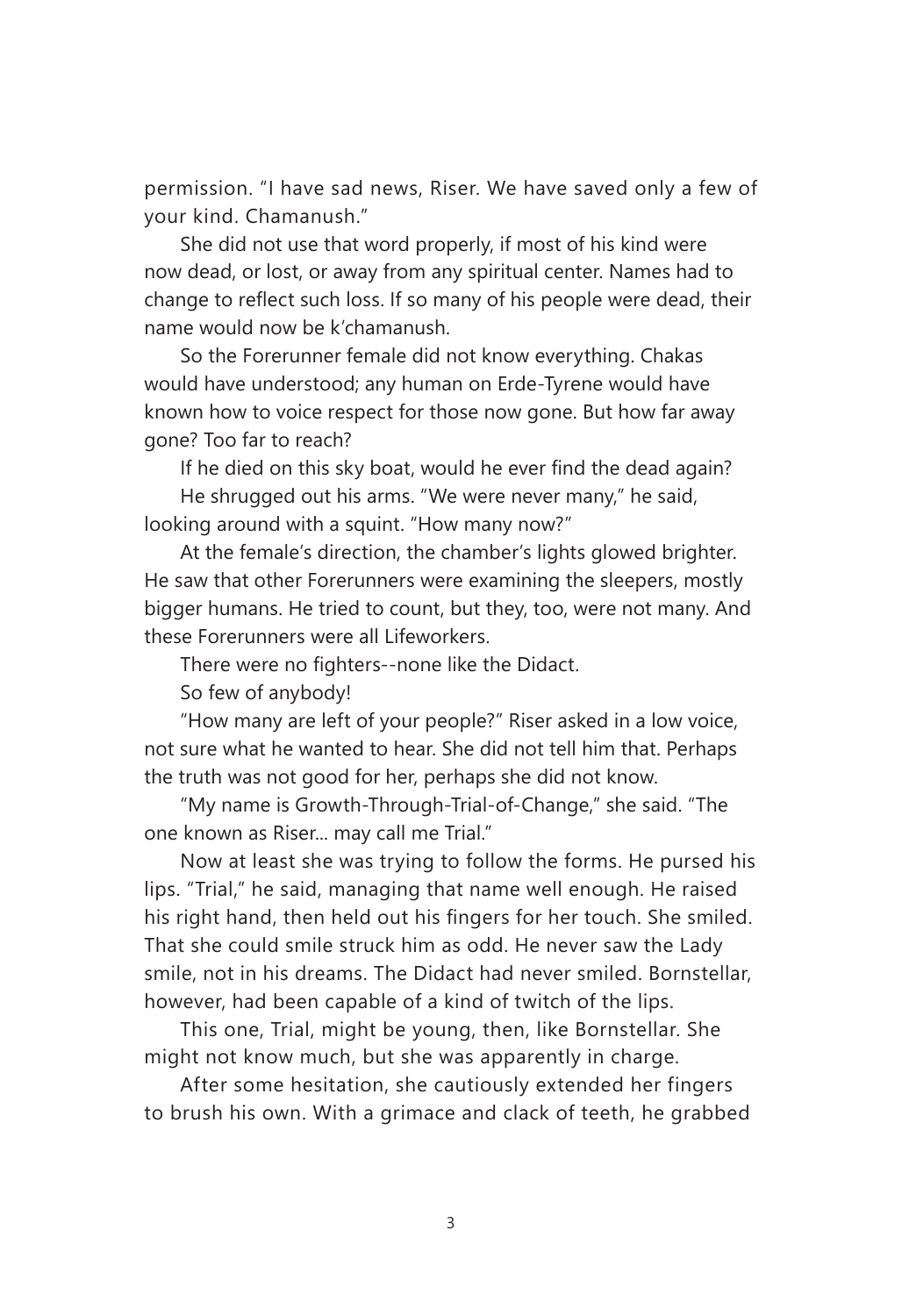her wrist and quickly scratched the back of her hand with one thick nail.

The Lifeworker did not flinch, did not react at all--not at first. The scratch quickly closed, but for a moment, Riser smelled her blood. Her skin was cool, even cold, but she was flesh--not a machine, not a spirit.

"There are words and ideas you need to know," the Lifeworker said, only then withdrawing her hand. She gave it a little shake, which gratified him, and he curled his lips.

Then she looked somber.

Uh-oh, he thought.

"You already have some knowledge," she said. "A new kind of geas. Here is more..."

The radiant jewel grew. He tried to fend off its light, but something held him in place. He looked up at her steady, earnest face and forced himself to surrender without a scrap; things were very different now. As in other hard times, he would have to be smart and flexible and think for all his people.

The jewel's light drew up around his head, entered his eyes and ears, spread down through his neck into his chest and body. He lifted his arms and saw his veins glow. They were so many, so alive; beautiful!

And Riser was not afraid.

The glow faded. His flesh turned opaque again. He stretched. He was different, but only a little. He did not remember the pain as sharply. That worried him. What else would he forget?

"Where are we?" he asked.

Trial sadly closed and sealed the empty prison bed, as if she knew this was the last time it would ever be used. "We are in a medical facility high above the second Ark, far outside the galaxy," she said. "A safe place. Humans will stay here for a time while we make preparations. Then you will be returned to Erde-Tyrene."

"And where will Forerunners go?"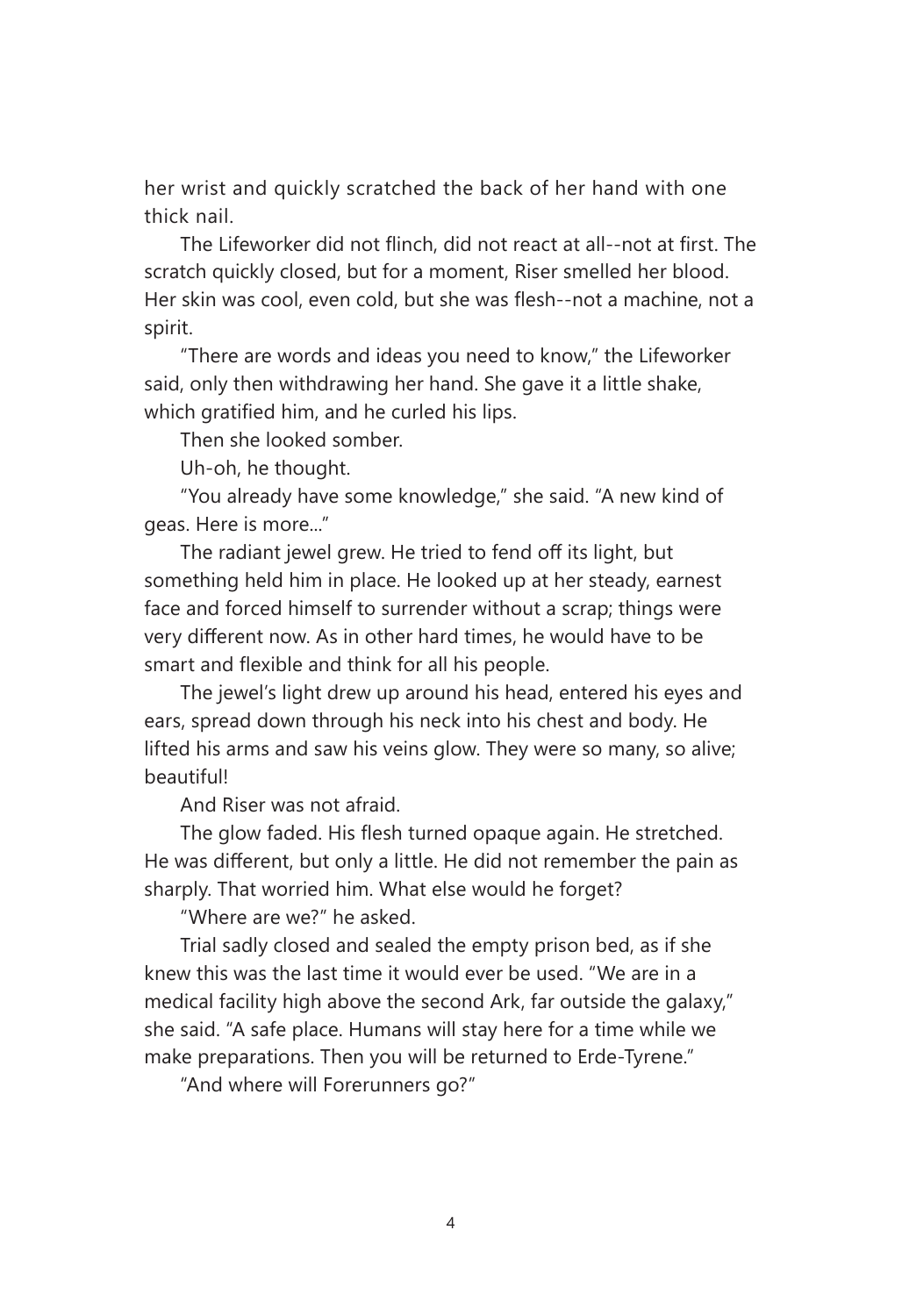Her sadness deepened. "We will soon wake the rest of the chamanush and prepare them, as well," she said. "Please come with me."

Riser followed Trial as the Lifeworkers raised the prison-bed canopies and roused each sleeper with the radiance. They opened their eyes. Their veins glowed. They became a little different as well.

There were about thirty k'chamanush, all told--not a large group, but that suited him. As always, few--and small--and proud of that.

"They are ready now," Trial said. "They need you be strong."

Obviously. Riser took the stance of leader, then greeted the newly awakened ones with a trilling clicksong of loss and recovery. His song was forceful, brooking no dissent. That alone told them what they needed to know; they were still in trouble, still not free; their lives were still not their own.

Some he had met before, had known on Erde-Tyrene; others he had met during his time with the Forerunners. Some he did not know at all. They all seemed awed to be in the presence of the Lifeworkers, who so resembled the Lady who came to them before birth.

But that one was not here.

With the new geas, the fresh knowledge spreading through his body, Riser tried to put his most recent memories in order and see more clearly what they implied.

Not good.

Enormous change.

#

When the great sky boat arrived at the Ark, Lifeworkers gathered all the humans and guided them through the immense, cavernous hold to a waiting cluster of smaller ships, round and silvery like fat fish.

Inside Riser's ship it was dark and crowded and everyone and everything made strange noises. The k'chamanush nervously held each other and clutched hands and softly cooed and trilled. Riser tried to calm them with his whistle-chirp song. I have been in these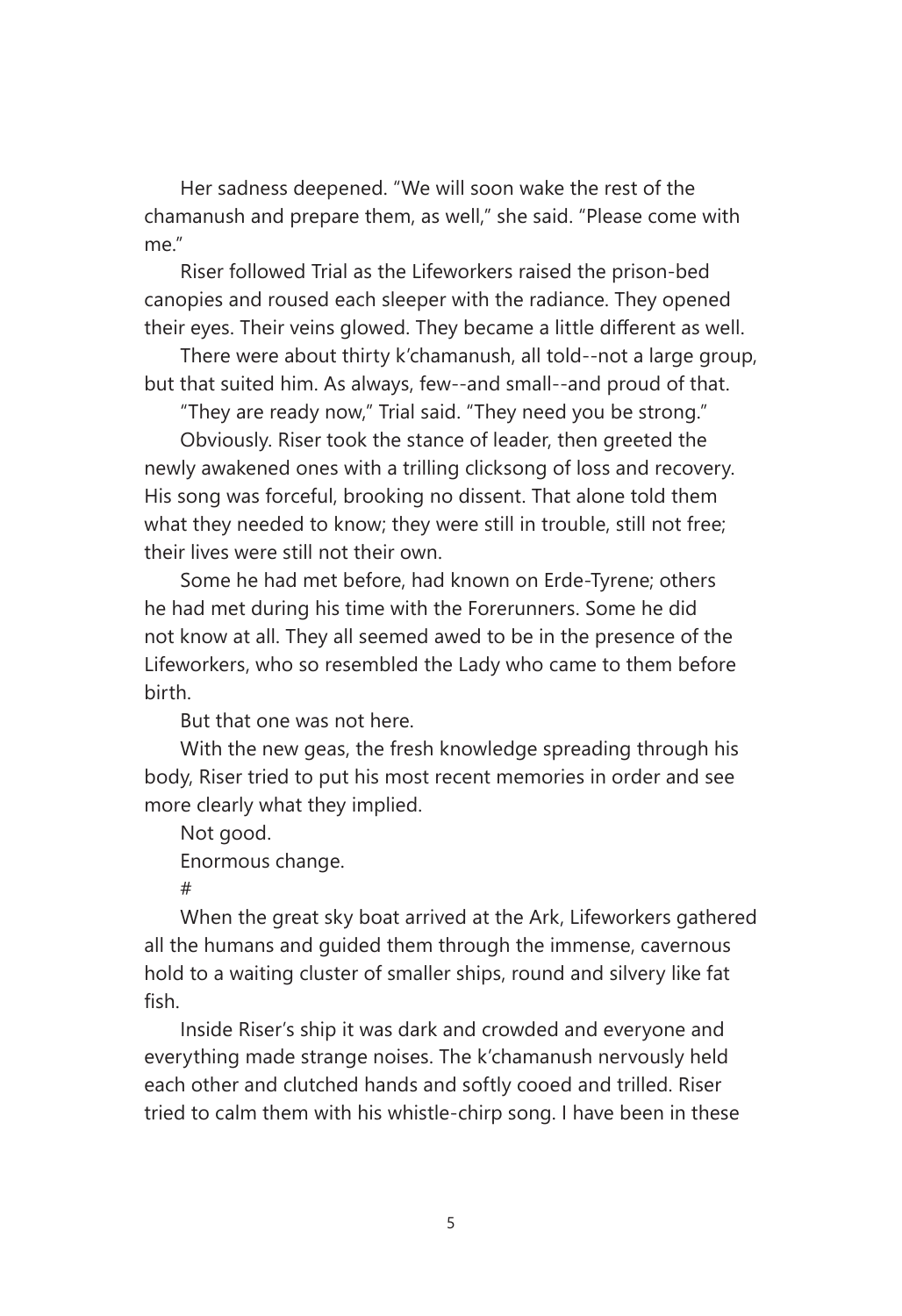moving-places before, he said in that musical form. We can trust the Lifeworkers. They serve the Lady. Everyone needed to be calm, so he told them what they needed to hear. The survivors looked to him for guidance. That he was used to. He had run the city of Marontik, large parts of it, once; he had trained the young Chakas in the craft of thievery and deception.

And he had bitten the Didact! Riser's chest swelled at that fine memory. #

The fish-ship opened its doors on a hill overlooking the edge of a strange village. Riser emerged first, theatrically stretched his limbs, and sniffed the air. The others stayed back for the moment.

Clusters of metal huts had been arranged in haphazard fashion along a shallow, twisty river. Smoothly trod dirt paths wound between the huts, but the air did not smell of animals or people, did not smell of breath and farts and sweat--of being lived in.

The door-coverings were also strange, woven of some coppery, shiny fiber--jarring and false. He chuffed. Typical. Forerunners had studied human villages and then copied them without understanding how they were used or what they were made of. They ruled the skies but knew nothing of what lay beneath.

The lands surrounding the village were also wrong. Tall, thinleaved trees he did not recognize rose up here and there with no community, no enthusiasm. They were strangers here themselves. Flowering bushes thrust from the thin soil, again like none he had ever seen before, their blooms poking out tufted yellow rods that swayed in the sterile breeze. Everything smelled too clean, too fresh, like just before a thunderstorm. The light was odd, too. He looked up at the sun, not at all like the sun he was used to, nor any of the suns he had seen since meeting Bornstellar. This big false light hung and pivoted on its side to cast nighttime-shadows on distant lands...

Riser wheeled about, dizzy. Lands that rose up on all sides, like a the petals of a huge, spiky flower. Typically Forerunner: false, immense beyond his ken, impossible.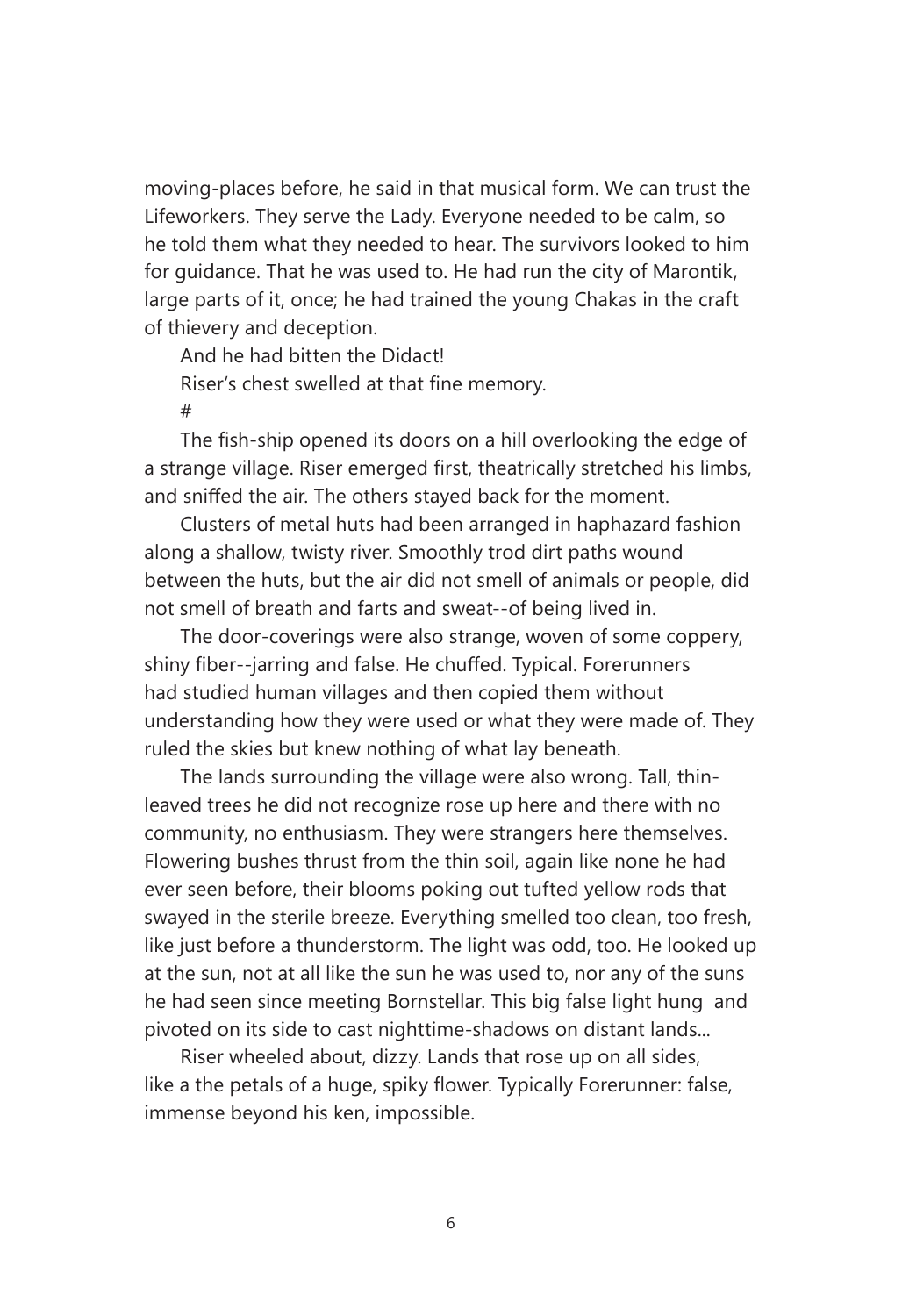Next to the false sun, nearly obscured by that brilliance, he could make out dim swirling spirals that glowed with ghostly pallor, like dribbled milk soaking into black mud under moonshine. These swirls must be very, very large and very far away. He had seen something like them on Erde-Tyrene: some had called that glowing milk-soak in the sky Heaven's River, and said it was the beaten-down trail of all fixed and wandering spirit-lights, but...

Not the same, not at all the same.

Nothing familiar!

He nudged Trial. She looked down at him.

"What is that?" he asked, and pointed to the swirls.

The others listened closely.

"That is the galaxy," Trial answered matter-of-factly.

His confusion was painful. "You give me words, but I still don't feel them," Riser said. Around him, the others, his people and the bigger humans, lost in hugeness, began to moan and then to wail.

Trial looked around her, put on a stern face, and tapped her hands together. The wailing stopped. Impressive, Riser thought. She is not so young. "That out there is all the suns and worlds we know, including the one you knew," she said. "Where we are now, the Ark, is far outside that great spinning wheel of suns. There is no reason to cry out. You are safe here, we are safe here--protected from everything that has happened."

Riser decided to give it a go. He stared up at the galaxy, working to understand better. The others watched him, some fearful, whimpering, as he tried to absorb it. So great, so somber and dim and beautiful. From here, it might as well be a part of a dream a great spirit, a big other, was having, in which he was only a tiny part. Maybe it was the Lady's dream. He could live with that. He could live in the Lady's dream.

Then something in his head clicked, and the new geas brought forth memories both suppressed and new. The jewel's words and images rose up behind his eyes, and he saw, knew for the first time--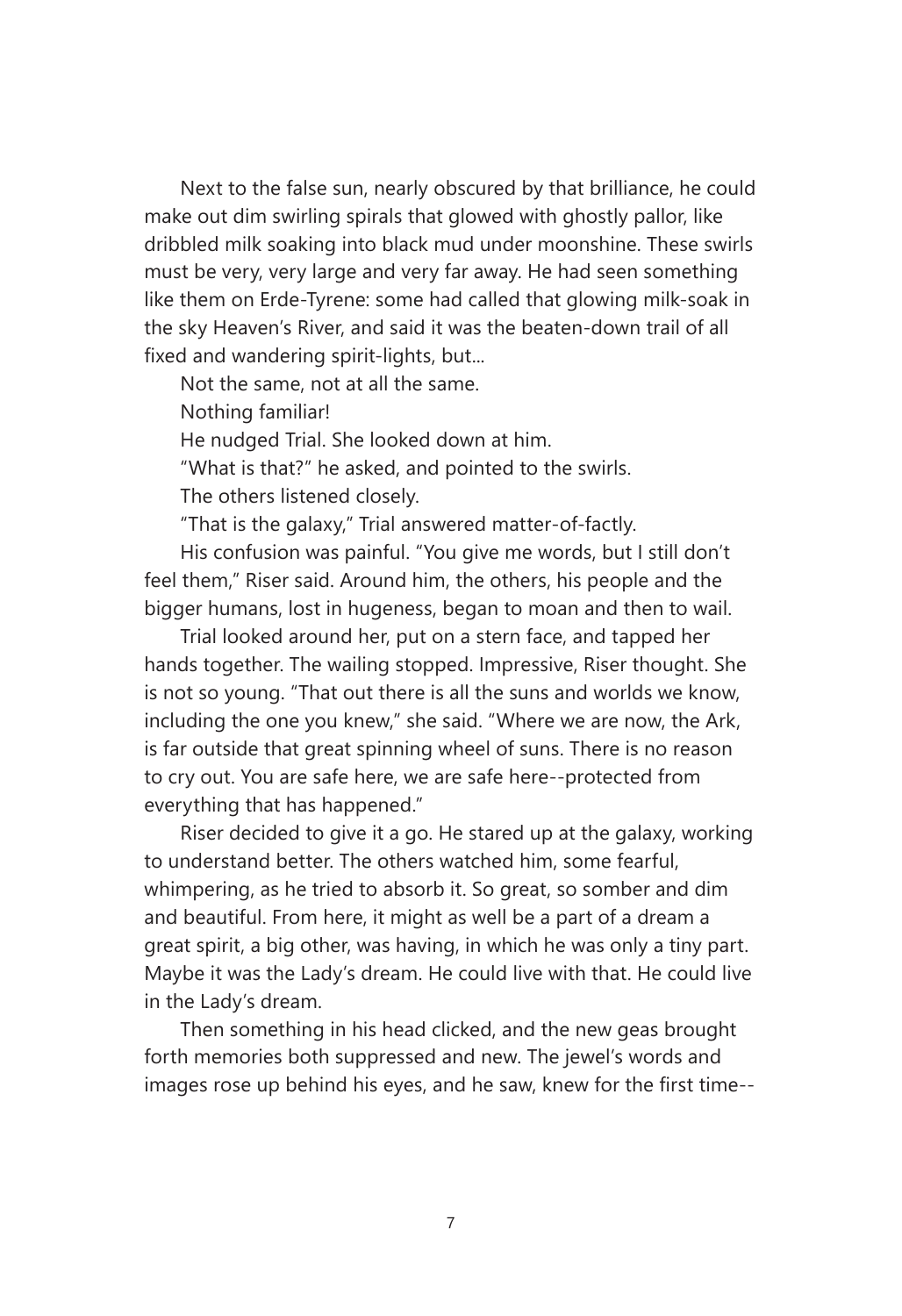Desolation. Villages deserted, farms abandoned, empty roads stretching to empty houses, the great worlds scrubbed and swept out like plague-filled huts. Everything he knew gone. Sad, crumpled bodies not even given time to rot...

Dissolving. Sinking into the dirt.

That made him cry out. Not even bones to bury or burn! For a hot moment, he hated them all. He hated the Lady. He growled in his throat and his fur bristled.

The others whined and trilled and backed away.

Did they suffer? He hoped it was quick. One moment alive, the next gone. Not even dead, just gone. He wondered if all the dead could travel to the western lands without someone like him to sing their names and guide them. He could not imagine so many songs, all at once. When his time came, when he died, would there be any left who knew his real names and could sing his song? The spirits who protected and understood him, and intervened between him and those who walked but had never lived, and those who had died badly.

Would he see any of the good dead again? Or were their spirits destroyed as utterly as their bodies?

Could spirits die? Were they fading and decaying even now, in that great spiral of suns and dirt places?

An evil dream. Everything upside-wrong, everything eaten and defecated by evil things; dissolved, broken, lost spirits wailing in darkness, reaching out in agony--and Riser could not descend into the caves and learn from what was painted there, learn what to do...

He writhed, spittle on his lips, as if he were mad. The others fell down and wept as well. Trial did not try to comfort them. They were reimagining everything, and that would take time, and it would be painful.

Riser already understood this much. Without people, in that dim place of suns, the places of land and dirt and water, the animals that still lived might move in--rats and mice, some birds. Vines would grow and climb over the walls. But the animals would not know their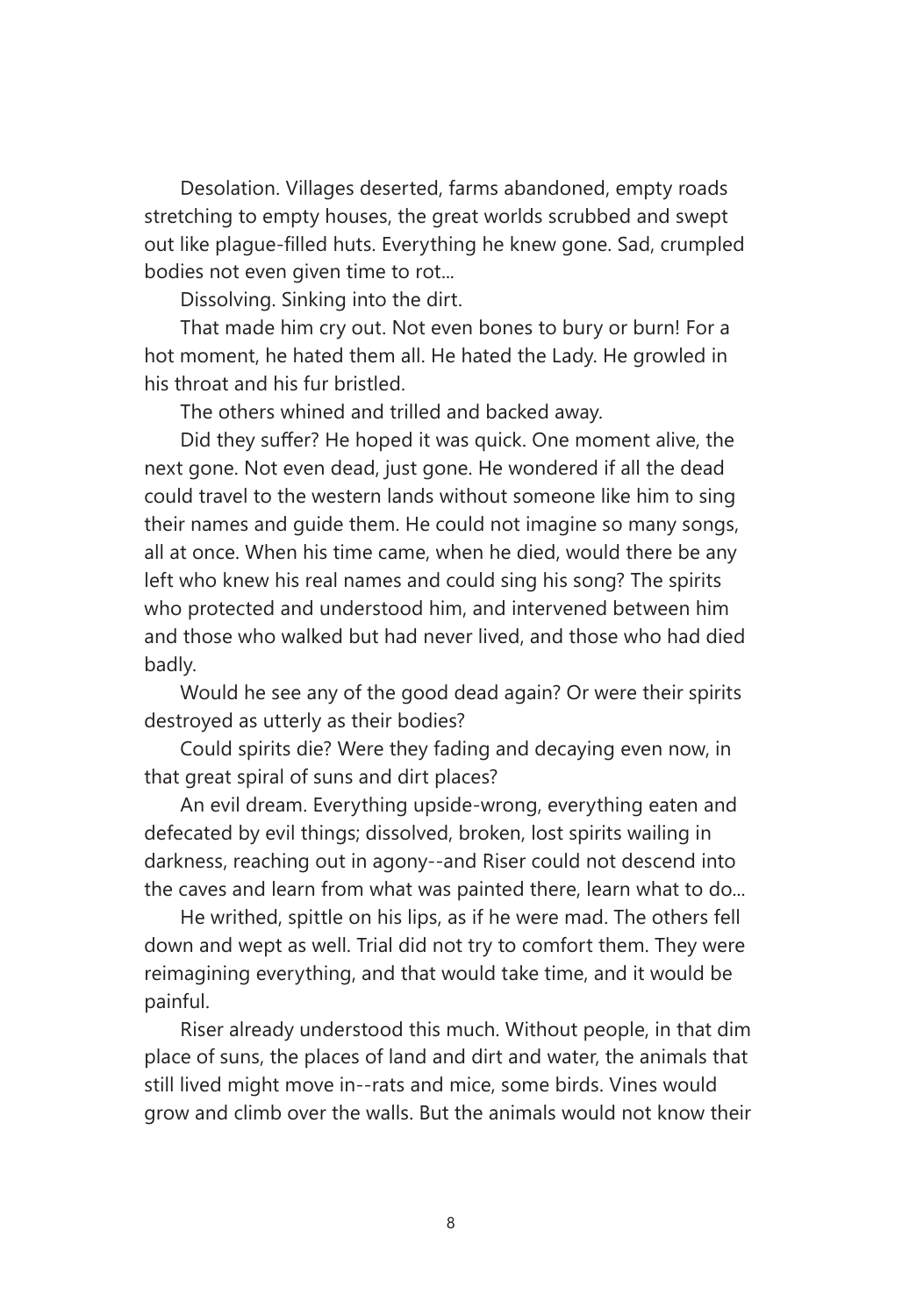names or their places, and would behave badly, and the vines would be weeds without order.

This could not be the Lady's doing! But it had happened anyway. And that meant the Lady had no real power. She came to them when they were born, but her promise was a lie.

Trial stood unmoving, watching, letting them feel and absorb. Finally, Riser got up and spread wide his arms, then shrugged.

"That has changed," he said to her.

"Yes," she said.

"And your people?" he croaked.

The geas allowed him to see this, as well. Above the places that were dirt and water, the great Forerunner ships would float forever through the sky, empty, their crews gone. They killed Forerunners, too. Impossible to imagine the size and reach of it! Too vast to understand.

Enough!

Riser focused on the other fish ships, the other humans emerging into this false, strange world. They were walking out of the rounded hulls in the company of other Lifeworkers, staring at the village, facing their own geas, sounding their own moans of dismay. Not home.

Riser wiped his lips. "We are tired," he said. "We need to eat and sleep."

Trial looked down upon him with sadness and perhaps admiration. He was smart, this Florian, this little one. No wonder the Librarian had favored him. He adapted quickly.

#

They were allowed a little rest and time to adjust before going into the new village. Food was brought by machines. It was not good food, but it filled their bellies.

From where he squatted on the top of the hill, Riser could see other villages scattered across the landscape, and more fish-ships arriving to disembark their living cargoes. He turned from horizon to horizon. The sides of this big place either fell out into darkness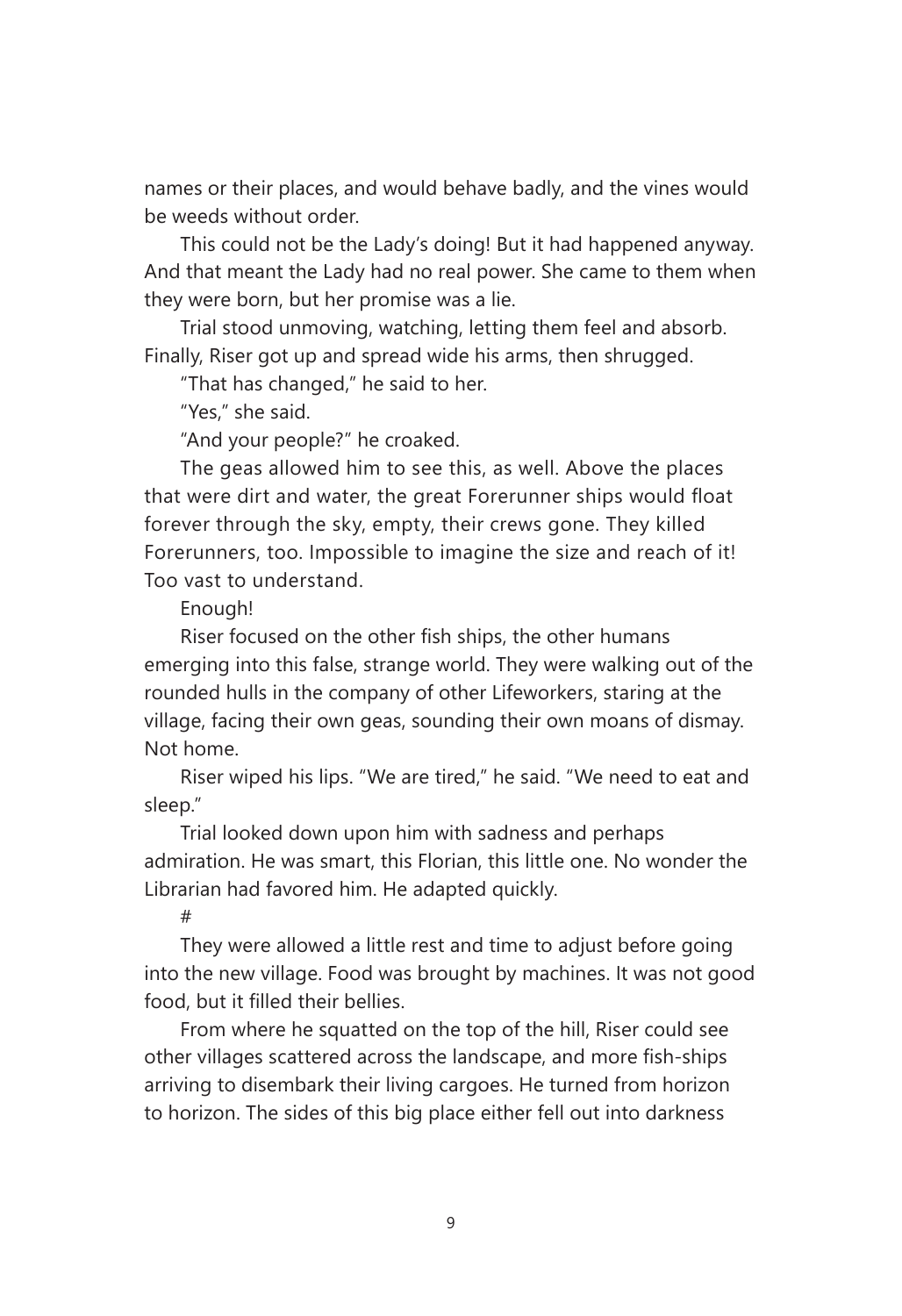or stretched up into the sky. Like a Halo stomped flat and shoved around. That thought reminded him of the last Halo he was on, and he grew nervous again.

About what had frightened the Forerunners.

Why the great wheel had been made.

He wiped his hands and stood up beside Trial, who was waiting patiently. "The Flood are all gone now, yes?" he asked.

"Yes," she said. She began to say something more, but did not finish.

Something she doesn't want to tell me.

The Lifeworkers then guided the humans in groups through the village, like children. Riser saw quickly enough that the Lifeworkers were in the charge of a tall female. Her name was Chant-to-Green.

"She is the new Lifeshaper," Trial explained.

"But she is not the Lady," Riser said.

"No. The Lady tasked her. Chant-to-Green does her work now."

The huts were heated and gave shelter from the elements, though the weather was mild. There were beds inside, not prison-beds, and tables where all could sit. Food was not served in the huts, but fountains inside bubbled tasteless water. The water from the shallow river was safe to drink, not always true on Erde-Tyrene, especially when the grass-eating herds tried to ford all at once and the crocodiles feasted on them. Then there had been blood and foulness.

This river--

No herds. No crocodiles.

Strange what one could miss!

Larger buildings between the clusters of steel huts were filled with more low tables where food appeared when nobody was looking--more than enough food for everybody. No one would ever go hungry again, Trial said. She seemed to hope this might make up for other things. Forerunners had always imagined Riser and other humans to be little better than animals, happy enough if their bellies were full.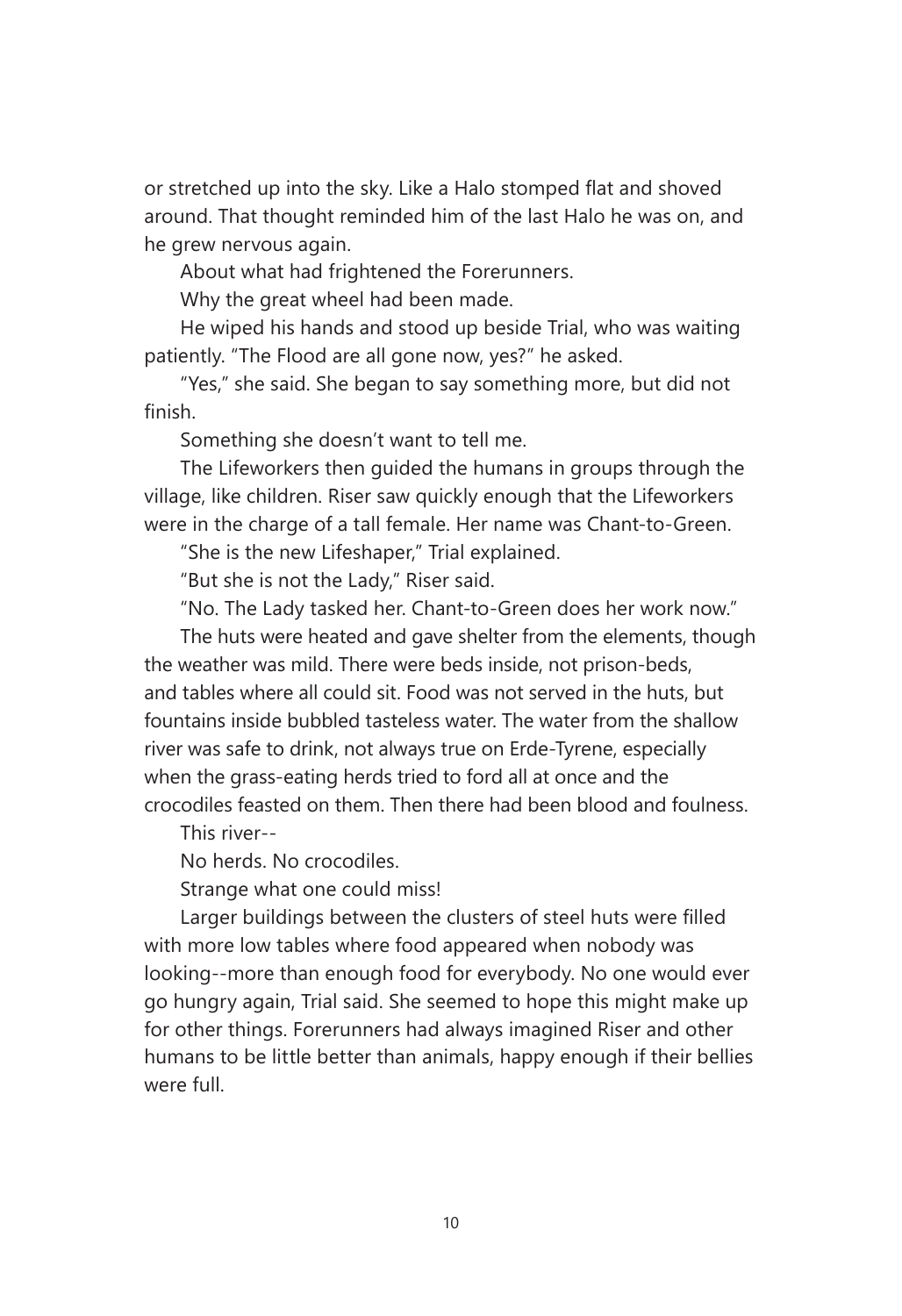All but the Lady, who had understood, and was now...

He would sing a song for her when there was time.

Riser sniffed at the food, but again it was not particularly interesting--nothing like what he liked to eat at home. It was brown, sticky, lumpy. No insects or worms or small birds to liven things up.

Full bellies, perhaps, but no happiness; his people were not animals.

#

After Trial had introduced them to the food buildings, Lifeworkers gathered the humans, large and small, and explained that their new geas would help them understand which plants here were safe to eat, and which could help them if they fell ill. Riser sniffed again. That had been his specialty, teaching others the hidden uses of plants and herbs. These Forerunners thought nothing of learning, only of knowing.

A tall human asked about hunting. There are no animals in this part of the Ark, the Lifeworkers replied. Chant-to-Green came then amongst them, listening and watching. He tried to catch her eye. She did not notice him.

Not at all like the Lady. She favored me.

"How long will we be here?" asked another human, a tall, oliveskinned, round-faced woman of a kind Riser had not met before.

"Until things are prepared on Erde-Tyrene," Chant-to-Green answered. "And until we are certain that the danger is over."

Now she looked around, and her eyes met Riser's.

And she smiled. Or tried to.

She knows who I am, Riser thought. And that thought made chuff and rub his nose.

#

Despite the explanations, the jewel-words, the geas laid over them, the humans still seemed lost and afraid. They had been taken from their homes, dragged from everything they knew and brought to this solid but unreal place.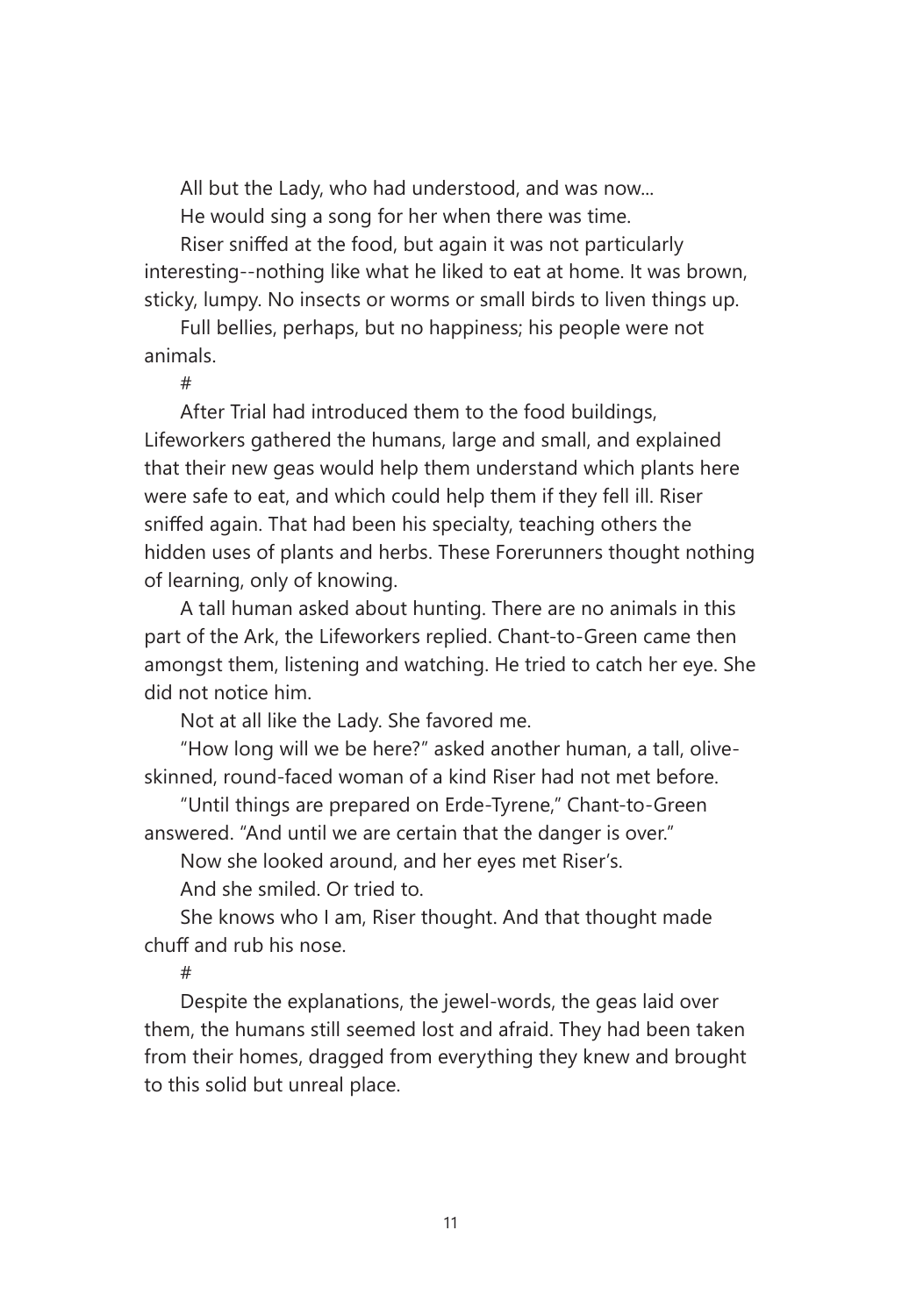And so few! Though Riser could not reckon larger numbers without using his fingers and toes, then counting multiples with taps on his teeth--he could judge vastnesses well enough. Even with all the other villages here on the Ark, there was no way these crowds could be everyone from Erde-Tyrene. That place had been much too big, with too many people, far more than he had ever met.

Now they had been reduced to this.

Did the Forerunners calculate how many to take, how many to leave behind to be destroyed? How many had been lost to the Flood--the Shaping Sickness?

Trial and Chant explained that they would be living a ways away from the villages, in a high tower jutting out of the side of a false mountain.

A throne from which to watch their pets, Riser thought. Forerunners, arrogant even in their last days.

But his position with regard to the new Lifeshaper was softening. He wondered how much like the Lady she would become, given time.

## #

By the second wake cycle, life had settled down to a routine. The people had moved into their houses and gotten used to the brown lumps they were fed. They walked from village to village in hopes of finding absent friends and family. Usually those hopes were dashed.

But Vinnevra was in the next village over, and when Riser found her they embraced and then backed away, embarrassed at the display. Vinnevra asked after Chakas.

Riser did not have the heart to tell her what he had seen.

There were other races here too--some strong and sinewy, others squat and broad. There were even the San'Shyuum he had encountered with Chakas and Bornstellar so long ago, many strange others Riser did not know the names for. A whole spectrum of races and peoples mingling. This was not so unlike the afterlife after all.

Many tears were shed in the huts by night, some from sorrow, some even now from fear. Riser comforted the other k'chamanush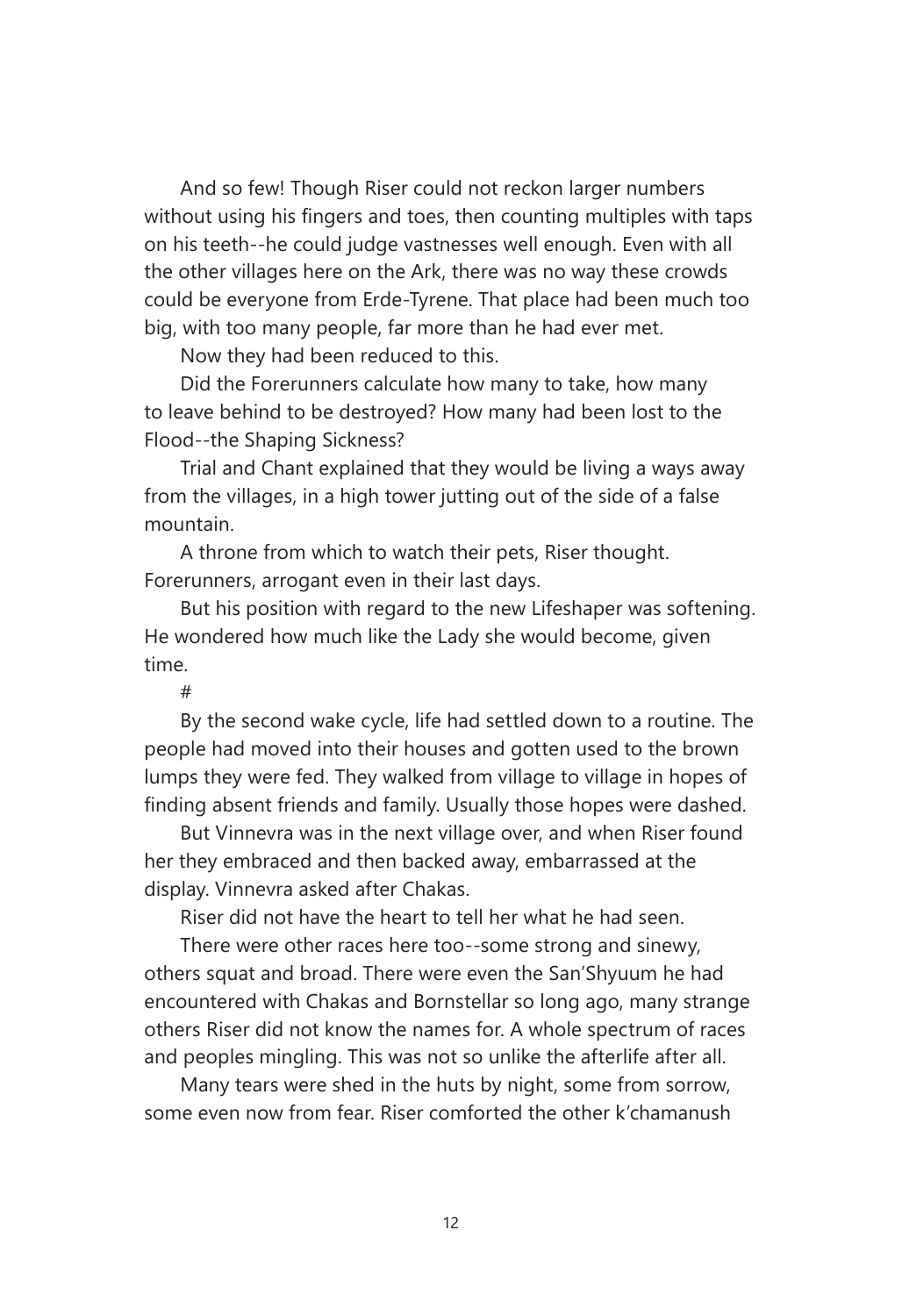and told them that the new Lady would watch over them just as the old one had, even if he did not yet believe this.

They needed comfort.

The Forerunners mostly kept to their tower. They said they needed time to plan the return. The night-shadows from the rotating sun never quite fell across its peak, and it always shone with a bright silver glow against the black space above.

When new Lifeworkers came down to the villages to be introduced to the surviving humans, and to check on their health the new arrivals seemed as lost and stunned as everyone else.

Perhaps they had not yet received their new geas.

#

On the third day, a visitor came to Riser's hut. First, a vaguely familiar smell came through the coppery hanging. Strong hands parted the curtain and a tall, bulky male Forerunner stepped in, wearing the armor of a Warrior-Servant.

Riser's fur stood on end.

Was this the Didact? No. Visually similar, but the smell was very different. This one was--

"Bornstellar," Riser said, slowly raising an open palm in greeting, then, even more slowly, stretching out his fingers. "You have changed."

The Forerunner delicately brushed Riser's fingers. "But you are much the same, Morning Riser," he said, stooping slightly to fit beneath the roof of the hut. He knelt on the floor.

"Good to see you alive," said Riser, struggling to make his tone match the words. "Too many dead." This new form, larger and more like the Didact than what they had seen on the other Ark, made him nervous.

"Far too many," Bornstellar said, and sighed deeply.

"You fired the Halos," Riser said, keeping his face impassive to mask the anger he felt.

"There was no choice. Not at the last. It had to be done."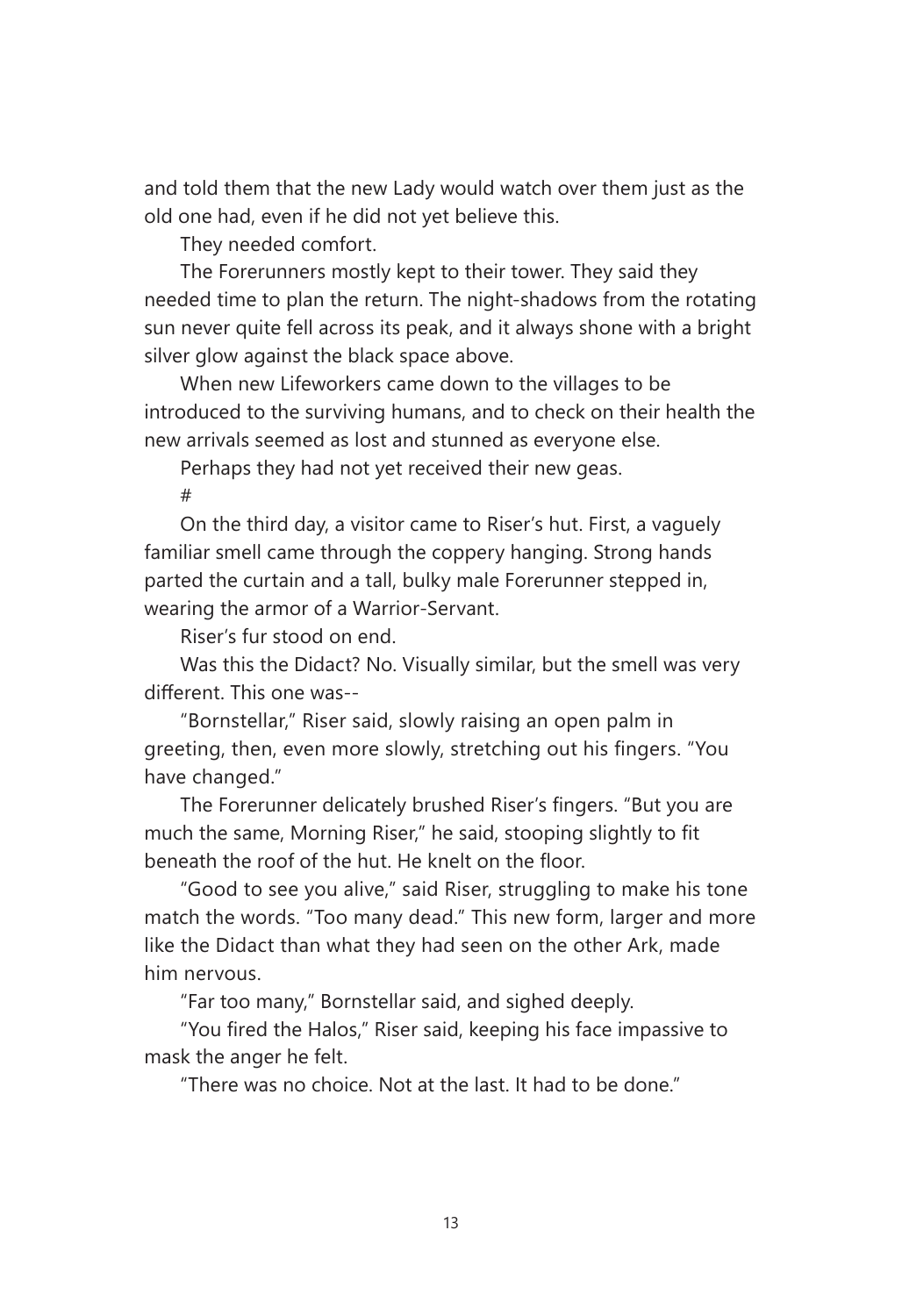That explained some nasty components of the Forerunner's smell. Guilt. "You have changed, Bornstellar. Where once I saw curiosity, now I see war. The Forerunners played with lives like gaming-stones. You chose to end the game."

Bornstellar closed his eyes and tented his hands together. "You've changed, as well. Your speaking..."

"The geas. I am not Riser now. I, too, need a new name."

"Oh, you are still Riser. Still quick to judge, and judge true. Yes, I ended the game," he said. "What we have left, we owe to my wife. Would that all Forerunners possessed her wisdom, things never would have come to this."

 "The Lady?" Riser grimaced at the concept, recalling his encounter with Bornstellar and the Lady after the terribly events on the first Halo. Difficult to imagine marriage to such. His marriages... but that way led to sadness. "Is she still alive?"

Bornstellar hung his head. "I do not think so."

"Brings sorrow," said Riser. The Lady might still live in dreams, and in the past, his dreams had often been more real and beautiful than life.

"We have all lost so much," said Bornstellar.

They took a moment to remember the absent.

"If you became the Didact," said Riser, "then perhaps your judgment was clouded by his. His hatred of our people. His spirit guided you, not yours."

"No," said Bornstellar. "In the end, the choice was mine alone. And I would do it again, my old friend." He closed his eyes again, collecting his thoughts.

Riser chuffed. "Then on your spirit be it. Look around you. Pleased?"

"I am sorry, Riser. I would have done it another way if it were possible." He rose and pushed aside the hangings, then paused and looked back into the shadows at the small form coiled there, bristling all over. "I will be leading a ceremony soon. A sentencing. I hope that it will bring some justice, some finality. I would be honored if you would join me."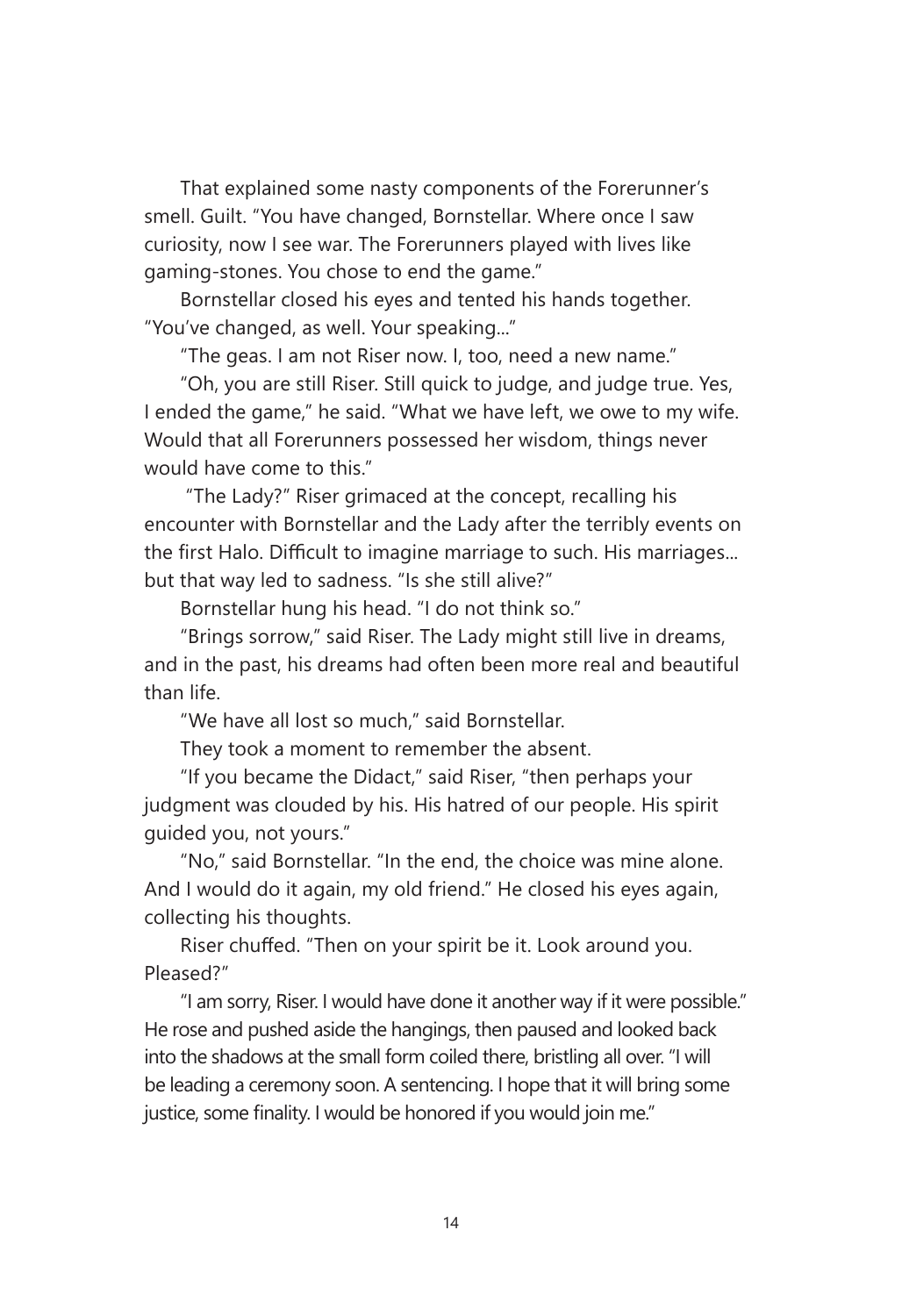Riser nodded. "Punishment?"

"Of a sort"

"Forerunner justice." He growled low and deep. "We will see what that means."

#

The great ship descended slowly through a vivid blue sky. Swarms of sentinels rose to greet it, thin beams of energy tethering it to them so they could guide it safely to the dock, two massive, angular arms rising from a pedestal on the desert sands.

Riser stood by Bornstellar's side, watching the proceedings from a platform high above the ground. He felt awkward in the presence of these Forerunners, their bulky armor shaped for ceremony--but there were also a few other humans.

As the ship approached, its drive pulsed deep notes that resonated within the Florian's chest. The dock arms reached up to meet it, locking onto the ship's broad hull and lowering it carefully into place.

The ship touched down with a loud and final boom.

Near the ship's bow, a three-winged door retracted. Cold fog welled up inside, puffed out, then swirled away in the rising heat. A hard light ramp flickered into being. Through the last of the inner mist emerged a massive structure: an oblong of silver-gray metal, its surface inscribed with glowing blue lines that pulsed in rhythmic patterns. The oblong descended to float just above the ground, where a flock of sentinels received it and dragged it forward with lighter tethers. Riser was reminded of pallbearers carrying a coffin.

The sentinels guided the oblong across the dock and down to another, unfinished structure, still being shaped as they watched. Constructor machines like spiders spun hardening cocoons of metal around slowly ascending frameworks.

Then Riser understood.

From below the rock and sand, out of the Ark's deepest foundation, a massive tomb was being prepared. A void had already been cleared to receive the coffin. Sentinels dragged it to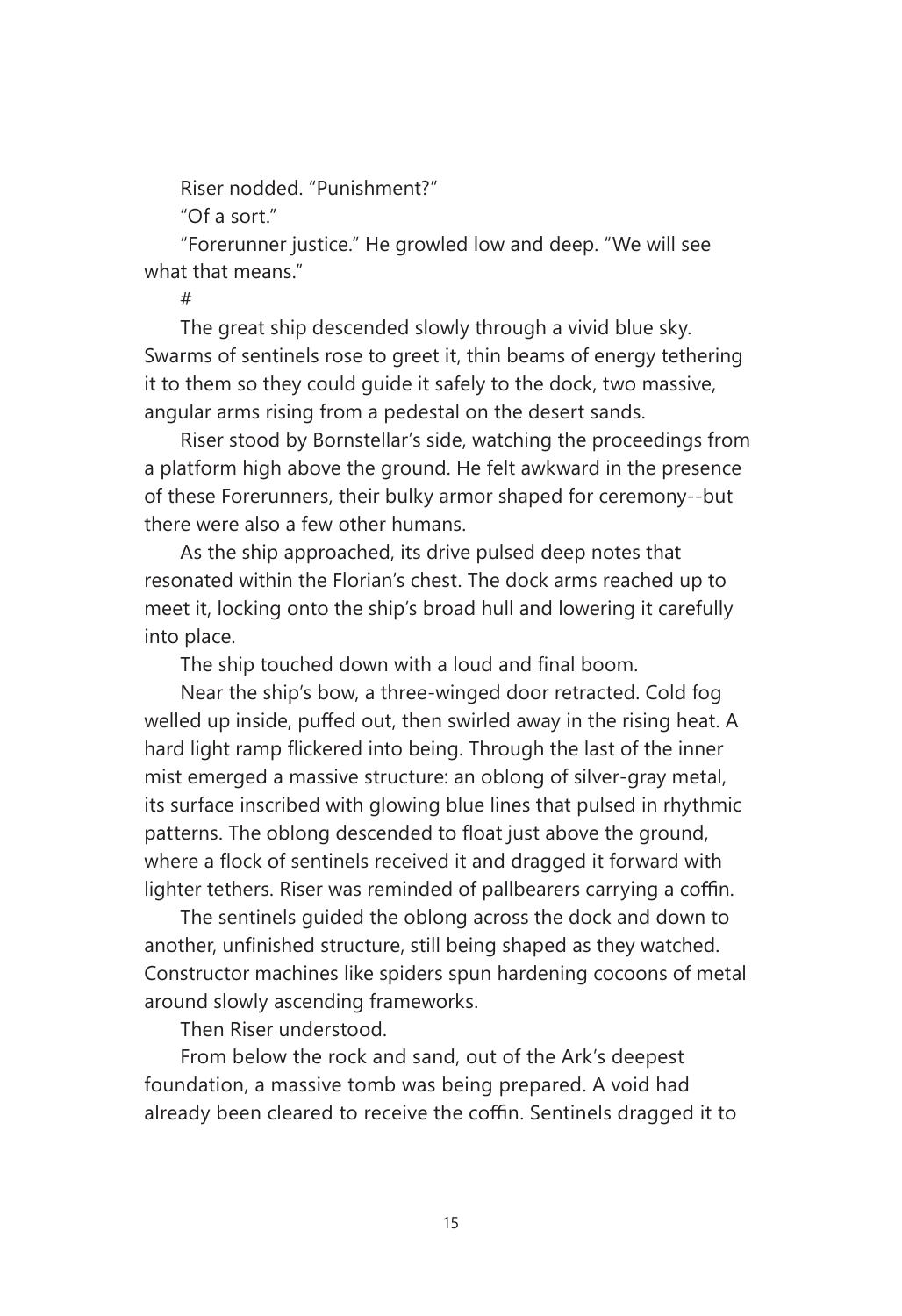the edge of the void--a strange grave in a place where there was no real dirt, no real planet--and latched it into the waiting frame. The oblong coffin's blue lines flowed outward, spreading into the confining struts.

Riser puffed out his cheeks and looked up at his tall companion. Bornstellar was observing the ceremony with a gray, grim face. Hard to read; all Forerunner fighters looked gray and grim to the Florian.

When all was ready, Bornstellar raised his arms to address the tomb.

"Ancilla 05-032, of the designation Mendicant Bias, you have colluded with the greatest enemy of the Mantle."

A deep voice issued from the coffin and was amplified across the platform, echoing from the ship, the dock, the tomb even now being given its final touches. "THOSE WHO PASS JUDGMENT SHOULD FIRST JUDGE THEMSELVES."

The voice now echoed off far bluffs and canyons.

Judge themselves.

Judge themselves.

"A sin to fight a sin," said Bornstellar. "A lesser evil to stop a greater one. That is the choice I was forced to make. You had no such excuse. You brought matters to this point."

"WHY WAS I SPARED, THEN?"

"You are brought here to be sentenced. You have not been immediately destroyed because you may yet be needed. Your intimate knowledge of the Flood makes you invaluable... should they return. But we can never trust you, never again allow you any latitude. You will be entombed here, your processes locked, frozen into a single thought for all eternity--absolution. Should you be needed, you may be reawakened. Should there be no need... you will be buried here until the end of Living Time."

"THEN I WILL SERVE AS A MONUMENT TO YOUR SINS. THAT IS WHAT YOU WISH FOR "

Bornstellar shook his head. "I wish only for the Mantle to be upheld."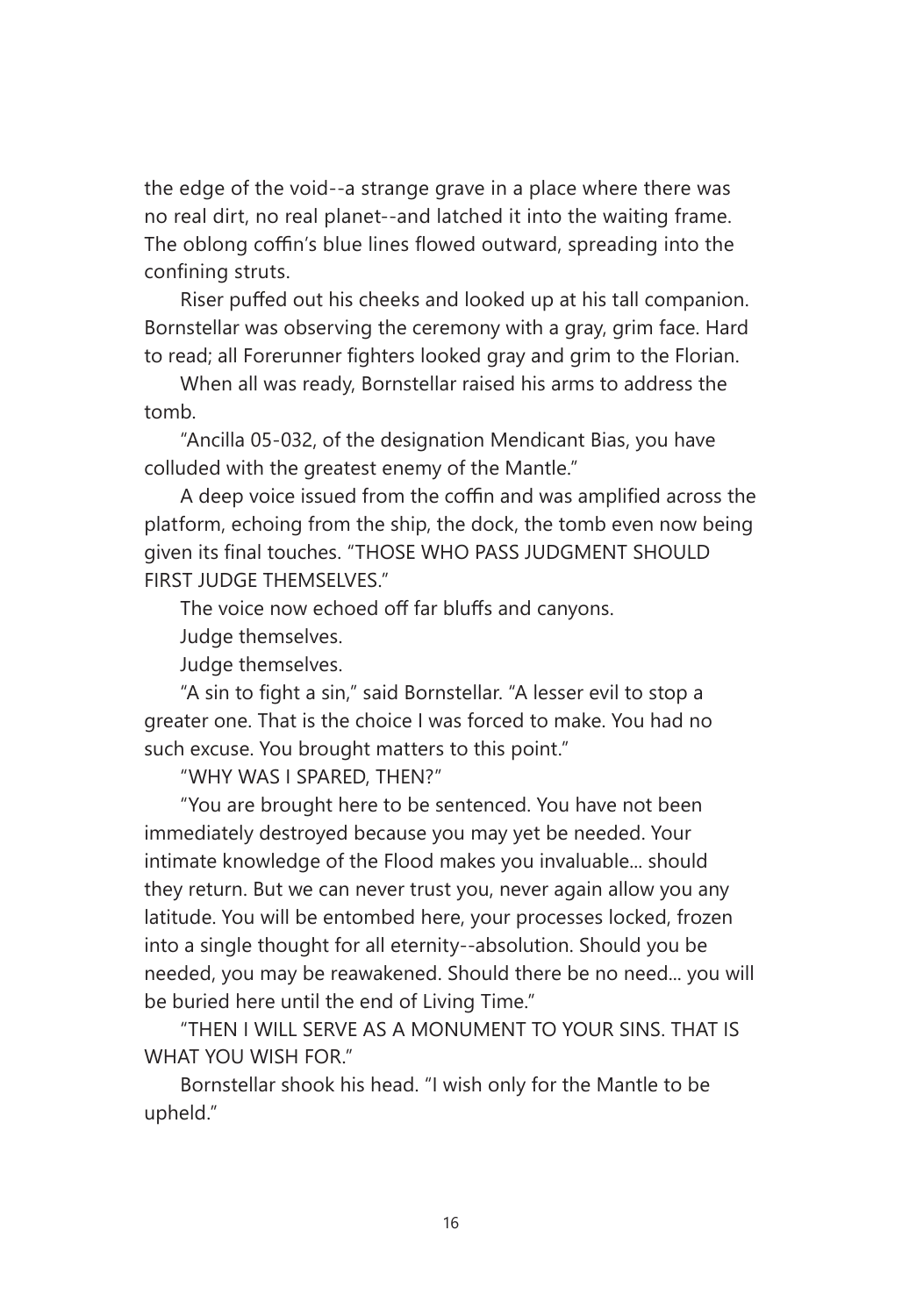"I AM PENITENT. I KNOW THAT WHAT I HAVE DONE CANNOT BE FORGIVEN. I WILL ACCEPT MY STASIS WITH GRACE, AND AWAIT A TIME WHEN I MIGHT REDEEM MYSELF."

"Aya, so shall it be," said Bornstellar. He reached out to a pylon, spread his hand across the controls as they appeared, and closed his fist. The Constructors finished their webs and sealed themselves into the tomb's fabric. Mendicant Bias's coffin was locked in place. The entire structure dropped slowly below the ground, into the void in the foundation metal, its blue lines pulsing more and more slowly.

"ONE THOUGHT, FOR ALL ETERNITY," said Mendicant Bias. His tone sounded almost wistful. Now the lights were fading, flickering, going dark.

"ATONEMENT..."

The tomb turned black as night. The machine's final word spread across the false desert and echoed moments later from the false mountains. Bornstellar, Riser, Trial, Chant, and all the rest watched silently as the last of Mendicant Bias, locked in eternal exile, was covered by sand.

#

In the seventh season, blue globes of light hung in the air above the villages. Singing and the beat of wooden drums rose from the hills. People talked and laughed in the streets and drank sweet berry juice squeezed from the bushes, fermented just enough to give it an edge. Even the Forerunners came down from their tower and joined the humans.

Riser had suggested the idea to Bornstellar. "We should have a wake for the old galaxy and a birth-feast for the new." The idea had caught on. All the villagers threw themselves into preparations. The Forerunners consulted with the humans on what foods to prepare and bring, and ended up with a reasonable facsimile of a spicy vegetable stew. Riser could not convince them that meat, even in facsimile, might be better still. Humans prepared their own delicacies from the newer fruits and plants in the surrounding hills. The Lifeworkers were improving the landscape bit by bit with such details.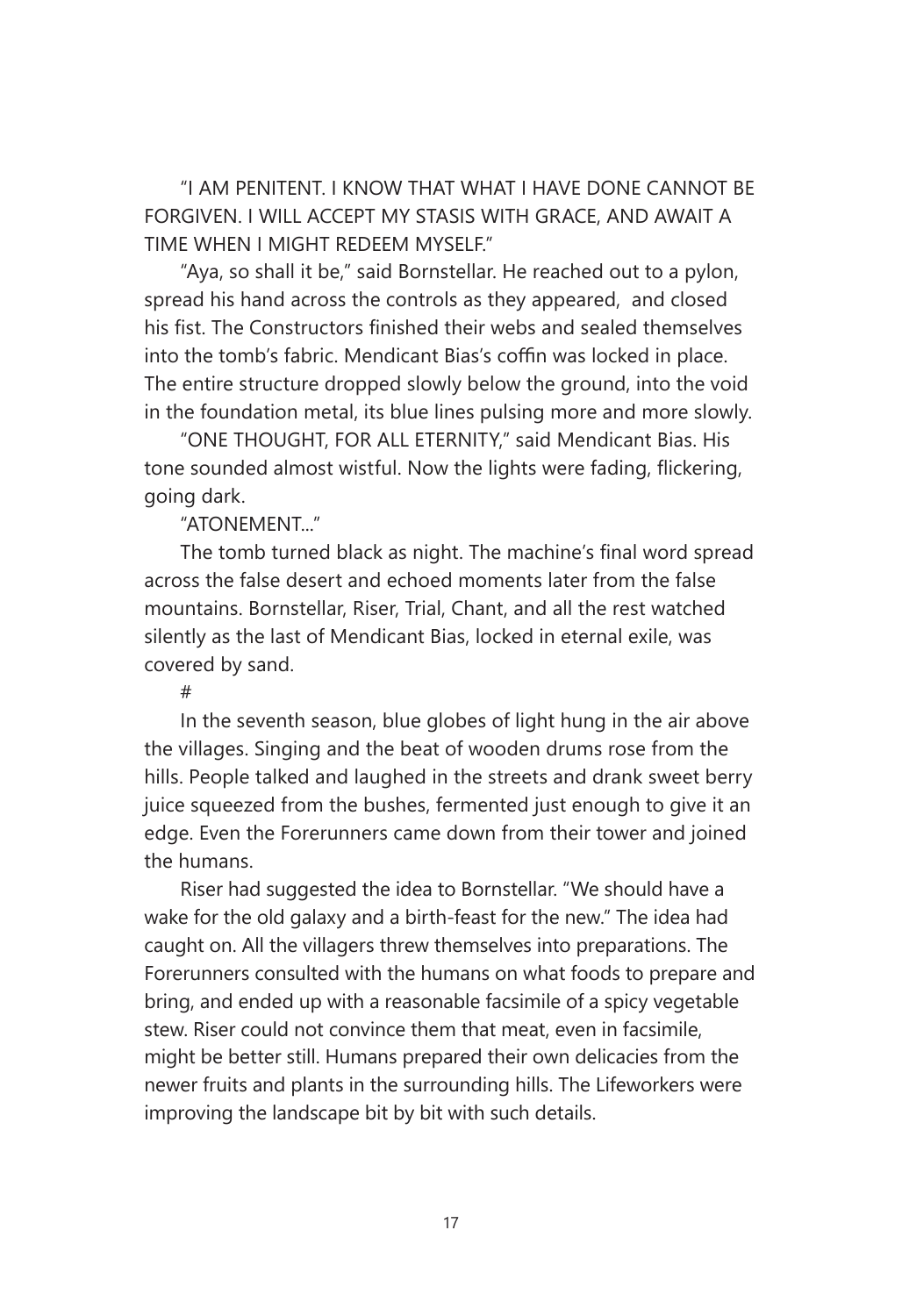The mood was strange. So much had been lost, and the pent-up emotions quickly gushed to the surface as wild dance and howling songs filled with pain.

The k'chamanush sung a great epic of a warrior who many times tries to retrieve his love from the underworld, but never succeeds. Though the other k'chamanush could not understand all the words, the message was plain. Life is passing, death is eternal, remember the past, but honor it in the present.

Eulogies and dirty jokes crowded against each other. There was crying and laughing and sometimes both at once.

Vinnevra met Riser again. They shared memories of their time on the Halo. Riser listened, aghast, enthralled, at what had happened to Chakas and Vinnevra and her father before he had rejoined them. As well, he told her his experiences. Others listened as well and spread word. Before the assembled crowd, with much encouragement, after Vinnevra was thrice rebuffed when she tried to escape, they ascended a scaffold and told their tale anew as a great adventure.

Half-drunk with the fermented juice, Vinnevra quickly caught up with Riser as he sang and whistled and chanted. Pushing back for a moment the horrors they experienced, they piled wild tale on wild tale--all of it true, if embellished in the moment.

"We faced ten thousand twisted monsters!" Vinnevra cried. "An army of diseased flesh! And leading them, a god-beast three hundred hands tall! All part of the schemes of the Master Builder- may he be forever eaten by flies!"

She spat on the dirt and ground it under her foot. The audience roared.

From dozens of meters, surrounded by the raucous humans, Bornstellar and Chant-to-Green listened. She touched his shoulder. "Brave friends," she said softly to him.

"The greatest of friends," Bornstellar said.

"Then we were prisoners in a village of ghosts," said Riser. "With the wolf-moon coming closer, so close. Bad Forerunners wanted to make everyone into ghosts. But I tricked them, I freed Chakas so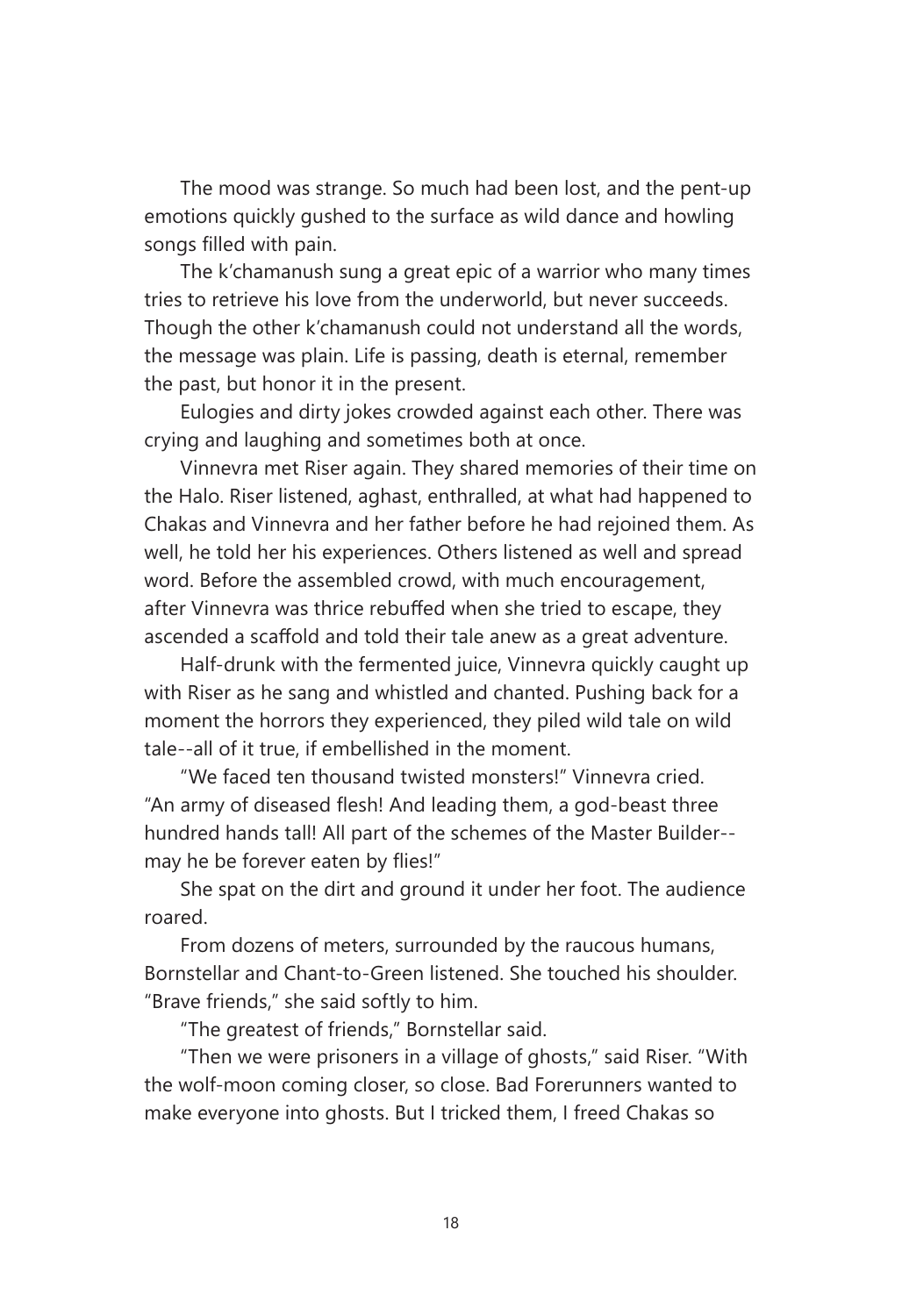Chakas could save us all. Only the spirit inside Chakas could stop the wolf-moon!"

Vinnevra looked far away in remembrance of their lost friend. Riser took a cup and filled it to the brim. "Remember Chakas!" He raised the cup over his head in toast. "I have never met a k'chamanush so brave. May his spirit eternally watch over us and keep us safe."

 Bornstellar and Chant raised their cups high, as well. Another Warrior-Servant, aide to Bornstellar, took a deep swig, then pursed his lips and violently spat out the bitter juice. Everyone laughed, then fell silent as they saw his foreboding scowl. The Warrior-Servant, at a glance from Bornstellar, wiped the juice from his lips, snorted an approximation of laughter, and took a deep stage bow.

And everyone laughed again.

The tension was broken.

Forerunners were gods no more, just people like the rest of the k'hamanush. The humans tried to bring them into their dances, teach them songs, and watched with humor as they awkwardly mimicked their smaller, lither companions.

#

The festivities went on well into the night. The sun was just beginning to rotate back around over the disc, a pale golden light touching the nearby hills.

Most of the revelers, the mourners, had already sunk down in sleep. Riser sat in the branches of a tree at the far end of the village, watching the river lazily run sunward.

"Can I join you?" said a voice from below.

It was Trial.

Riser nodded and patted the branch.

She climbed the tree, pulling herself up the branches with surprising grace for her size, and sat in the crook of Riser's branch, dangling her long legs against the trunk. "You know," she said, "Humans and Forerunners were always meant to be brothers. Not to fight like we did."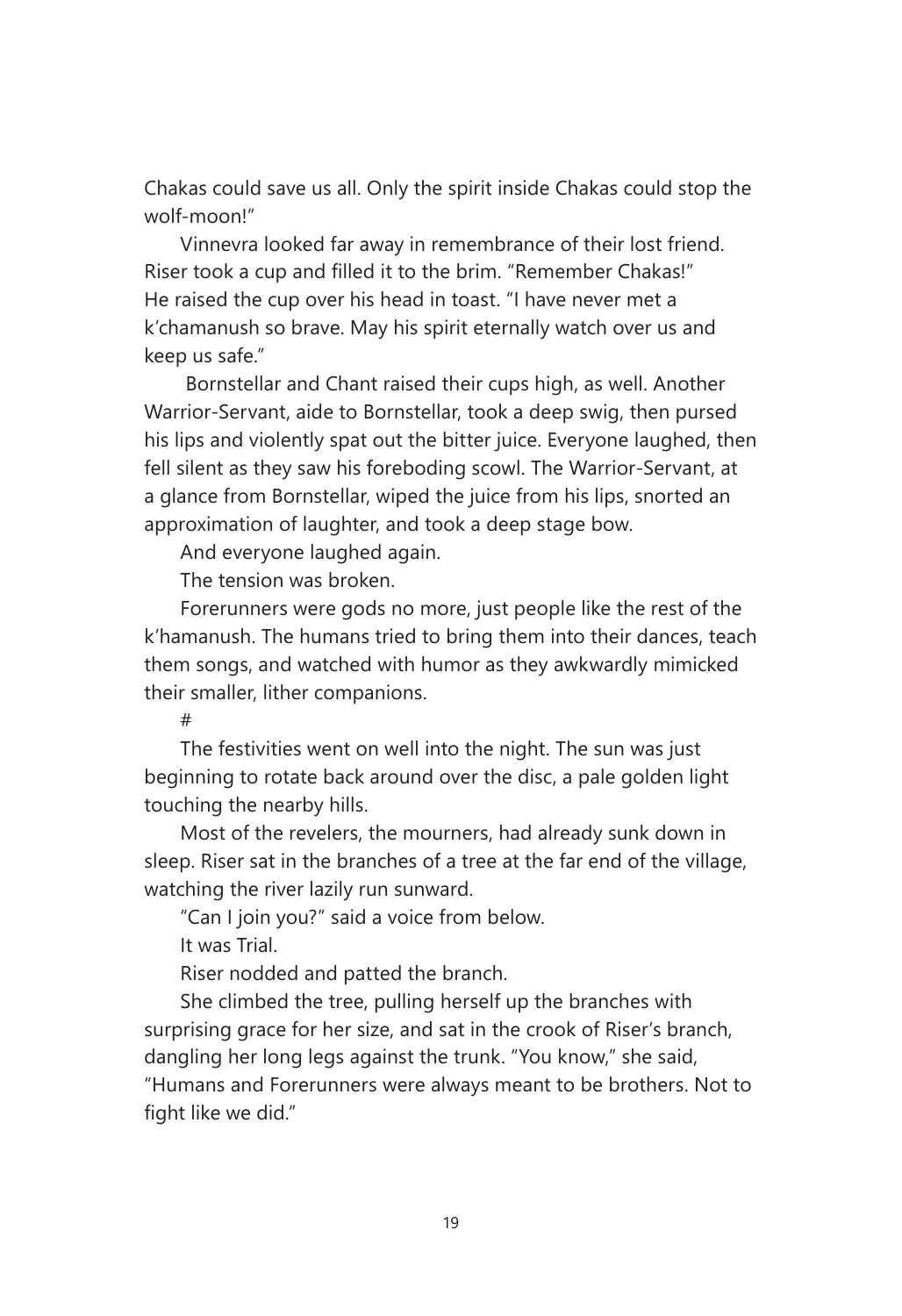"Brothers fight, too," said Riser.

"I never had siblings," said Trial.

"I had a brother," said Riser. "When we were young we we would wrestle to see who was strongest. He was older, and usually he won, but when I got older and won, I never let him forget it."

"What happened to him?" asked Trial.

Riser shrugged. "His bones are mush or ash, I suppose."

"You are strange, for a human," said Trial. "You get along so well with others, you feel the urge to lead--despite your size."

"Because of my size!" Riser chuffed.

"But I see clearly you prefer to be by yourself."

"Your name seems to suit you," said Riser. "Trial means judgment. It also means trouble. How did you come by it?"

"It was given to me by my adopted family," Trial said. "I was not always a Lifeworker, but that was millennia ago. And that world is past now. Gone."

"What happened to your birth family?" asked Riser bluntly.

Trial shook her head. "They were Builders, dead before even the Flood arrived. A sudden implosion of a nearby star as they travelled between worlds. But before that time, when I told them I wished to become a Lifeworker--to change ranks--they were very angry with me. They said they would cut me loose. Then--they were gone. I had to honor them, but also honor my own instincts. My fellows cut me loose, but the Lifeworkers took me in. This trial would change me, allow me to become who I am, and prepare me for the great struggle that followed." She put her hand on Riser's shoulder. "Take it from one even older than you, Riser. Life is little but trials. It is how we let them shape us that makes us into who we are. Forerunners failed their trial. Now it is the humans' turn to assume the Mantle."

"We cannot do much worse," said Riser, then felt a stab of doubt. "Are you sure of that?"

He softly chuffed, but did not argue.

#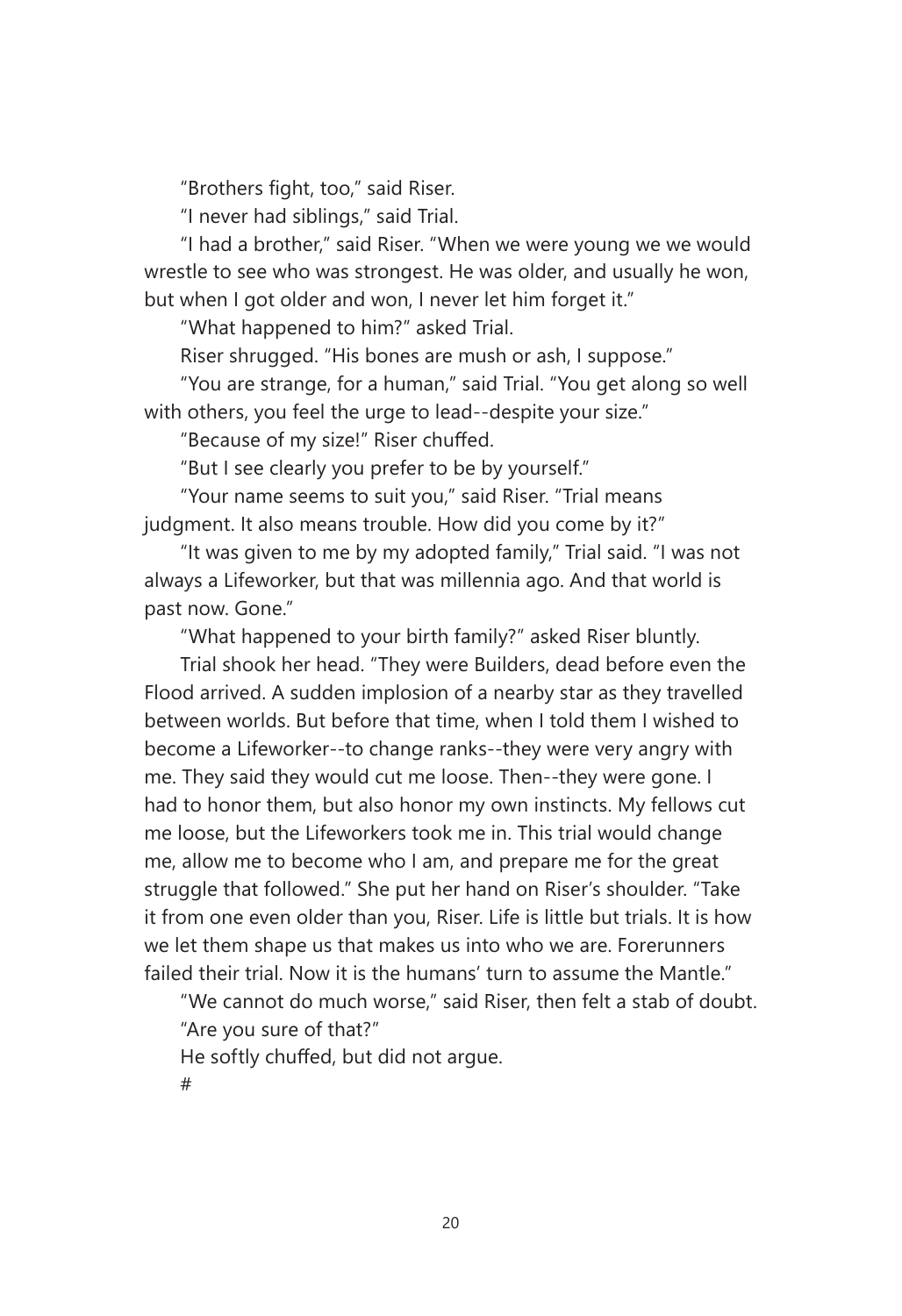One morning, without any warning, a portal was created just above the false lands of the Ark.

Forerunners went from village to village, gathering up the humans, taking them into the hills, guiding them into the round silvery fish ships.

It was time to return to Erde-Tyrene. Groups of the different humans would be seeded at selected locations. According to Trial and Chant, this was the way Forerunners would help reawaken and re-seed humanity's birth-world.

Riser did not ask if Forerunners could stay and help soothe the inevitable crowds of angry ghosts. More parties, perhaps. More drinking and songs. But even the Lifeworkers remained stubbornly ignorant of such difficulties.

Perhaps, he decided, it would be best not to go back where all the ghosts would recognize him.

"Can you put my kind on a fine, green island in the middle of an ocean?" he asked Trial. "I was raised on the grasslands, in the dry and the heat, but I have always wanted to live on an island, bigger and better than the one in Djamonkin Crater... where I could walk along a restless beach and feel the sun on my skin all day, between the splashing of waves and the storms. Someplace that I could explore in my lifetime, and pass that knowing along to my children. If I am to have any. And if I do, I will tell them how we once made little walled mazes on another island, far, far away... And they will help me gather stones and build."

The words just seemed to tumble out of him, a great vision, a beautiful destiny. Away from all those ghosts. But should the unhappy spirits seek him out, he thought, then those walls, so many walls, would confuse them...

And he could sleep peacefully.

She smiled. "Oh, there will be children, it is the very reason you were saved." She assumed a thoughtful look, then flashed an image from her ancilla. "There is one place that might be suitable."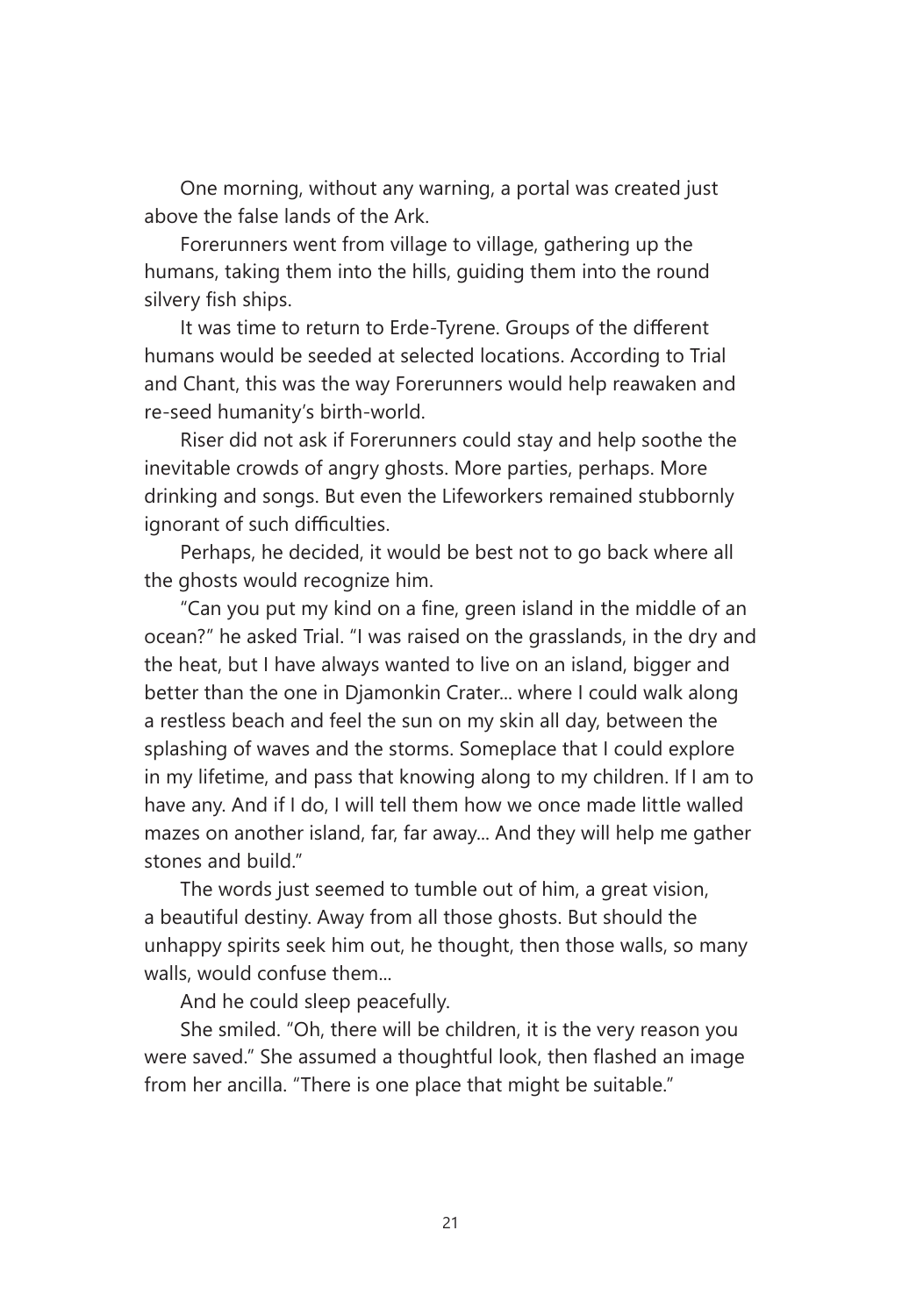He saw a beautiful beach, black sand flecked with white rocks. Then she showed him another place, a deep jungle island, very warm and moist and green. "We can place your kind on many islands," she mused. "There will be tiny elephants on this one, just your size."

"Would my people hunt them? Would you allow that?"

"Life is trial, Riser."

"For little elephants as well," he agreed.

"Is that your wish?" she asked.

"It is my wish," the Florian said, happy at last.

#

The slipspace gate spun wide in the sky above, a dark blue bubble that burned brighter than the artificial sun.

The ships lifted off, the wind of their wake blowing through the abandoned villages. One by one, they rose to this passageway.

And so the humans were returned to where it had all begun so long ago: Erde-Tyrene.

The fish-ships emerged above a dusty plain not far from where Marontik had once been, an enormous Forerunner machine splayed open, partially buried in the earth. Surrounded by a frenzy of clouds and rain as the energy of the portal whipped up winds, these ships paused and disembarked many.

On the ice sheets of the North, they left others, following patterns established before by the Lady.

Each ship charted a different course according to her plans, and according to some new plans--Trial's and Chant's, and Riser's--and so brought humankind, those few that remained, both to old and new corners of this ancient, haunted world.

#

The craft bearing the k'chamanush touched down on a long and glorious beach. The sun was just beginning to set in the west. This was the real sun, turning orange and yellow and red, and even briefly green, as it fell behind layers of dust along the horizon.

Riser stepped out of the fish-ship and touched true ground, true dirt, broken leaf-litter, black sand, for the first time in far too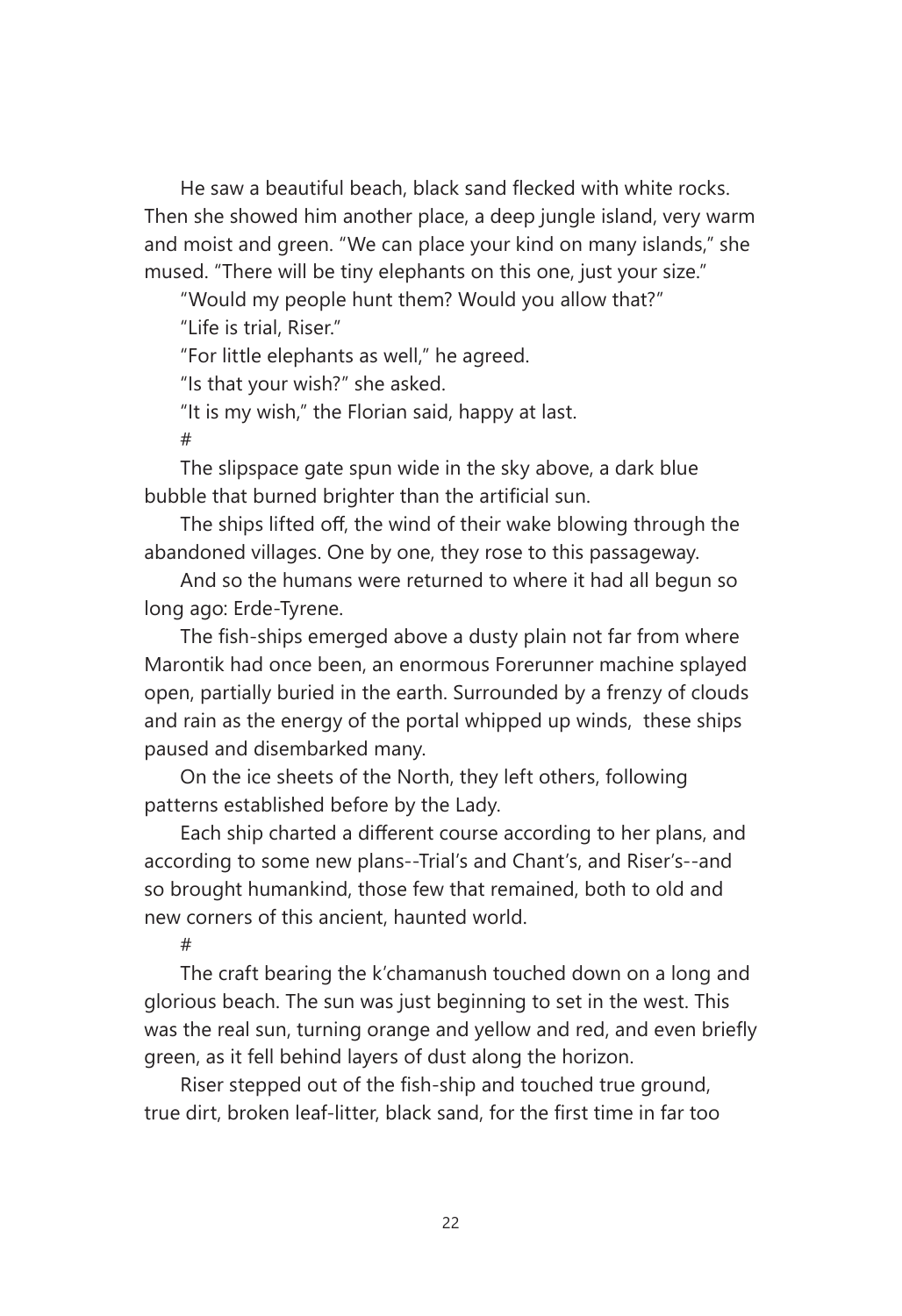long. For a moment, he was afraid, he had changed so much. But he walked toward the waves lapping on the darkened wet of the tideline and stood there, toes digging into the moist sand, and then- -he hooted softly to himself, and smiled.

The other k'chamanush joined him and splashed and threw water on each other, then returned to the jungle beyond the dry sand, and together, looked out through the trees, where they felt a little safer, toward the far headlands of this island that was to be their home.

It was deep green, with ridges of rugged mountains, warm and moist, and inland, a very tall, broad mountain lorded over the sky, and Riser fancied that he saw some snow there, very high up.

Here and there, they could all hear waterfalls.

"This will be a good home," said Riser.

"Yes," another agreed.

Trial now stepped down from the fish-ship, so much taller than the diminutive crowd at her feet. Bornstellar emerged behind her, taller still, but looking more humble, more human, if that was possible.

"I am glad you like it," he said. "The Lifeworkers have done very well. I wish you all the best of lives. Our ways must part now. We will not meet again, not in this world, young Riser."

Riser chuffed at this slur on his age, then cocked his head to one side, approached the pair where they stood beside the fish ship, and held out his fingers.

Without hesitating, Trial brushed them, then Bornstellar.

"We will do what we can with what we are given," Riser said. "But what of you? Where will the Forerunners live?"

"I do not know," Bornstellar said. "Not yet. All I know for certain is that we cannot return... to these places. We have already meddled too much in the affairs of others."

Riser grimaced. "Forerunners refusing to meddle? Is that a promise?"

"A promise," Trial said.

"Truly this will be a different place," Riser said.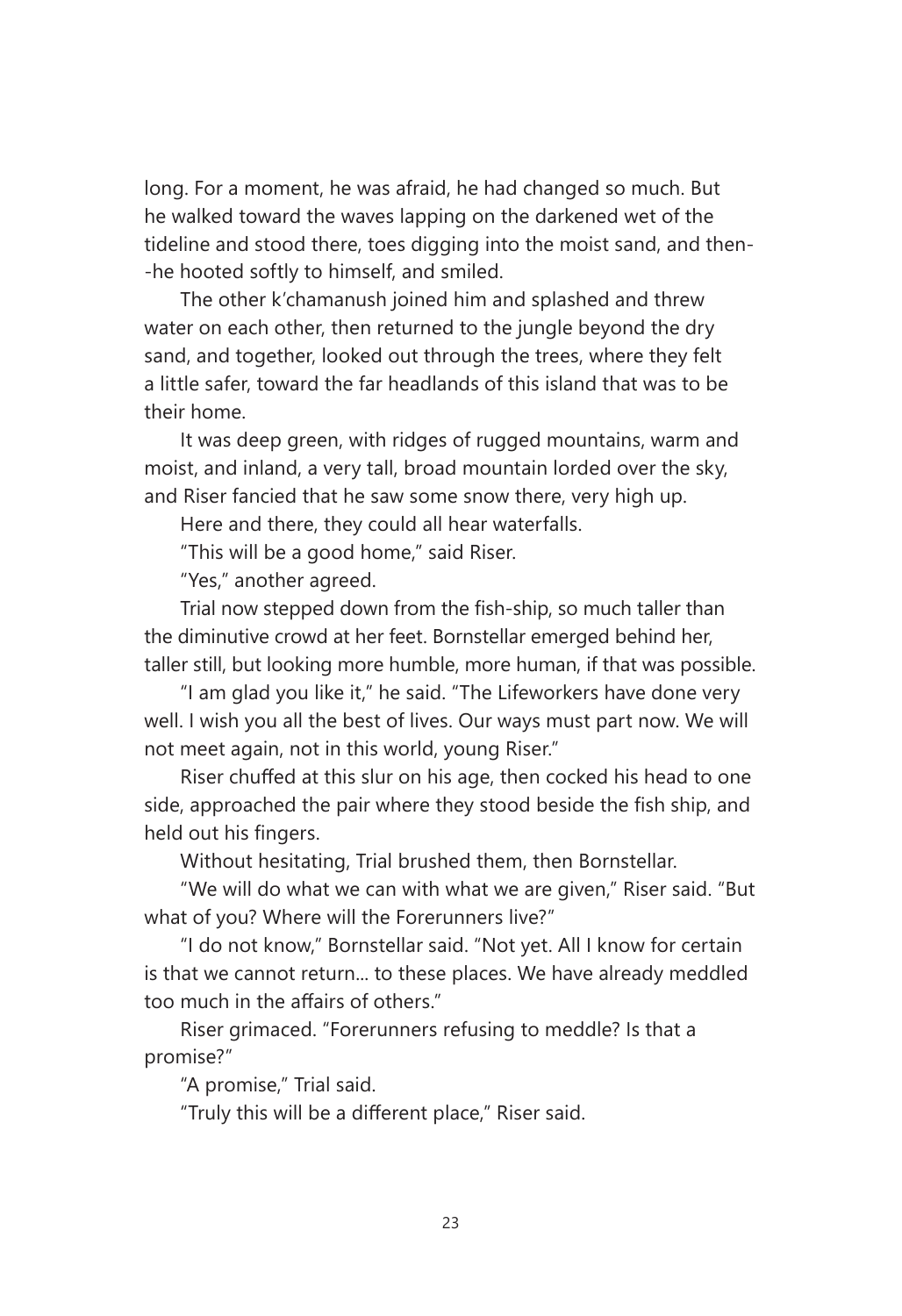"The portal will stay," said Bornstellar.

"Ah, then you have lied," Riser said, but with no anger or surprise.

"It will be buried, to be found when needed. Perhaps one day your children will make their way back... and, I hope, meet our children."

"I doubt even I will live long enough to see that day," said Riser. "But it is good to think our young will rise to another challenge. As brothers should. Making trouble. Finding strength."

Bornstellar felt this deeply, and even with his armor to protect him, the emotion was almost too much.

"Hope..." was all he could say.

Then they returned to the fish ship, and left the humans alone to find their way.

#

From his place in the trees, Riser watched the Forerunner ships depart over the ocean, over the horizon, into the final red glow of the sunset.

Then he climbed down and gathered up his people to begin exploring. It didn't take Riser long to realize that they had all lived through a long and very strange dream. In their dream, humans, Forerunners, everyone in the galaxy had been stripped of their worldly might and bluster and made to come together as one. Could that have truly happened?

He chuffed and walked ahead of his small group. The small, lovely men and women whispered like passing breezes and sang like little birds, showing how delighted they were to be free, to be alive. Soon enough they would lie down and make young ones. This was a very good place for young ones.

Perhaps it was time to welcome the ghosts, after all. He would have his people build walls not to confuse, not to shun, but to guide the ghosts, to help them remember where they belonged, and who still honored their memory.

It was time now to awaken, to live again. He took a clump of earth in his hand and squeezed it hard to reassure himself that it was still real.